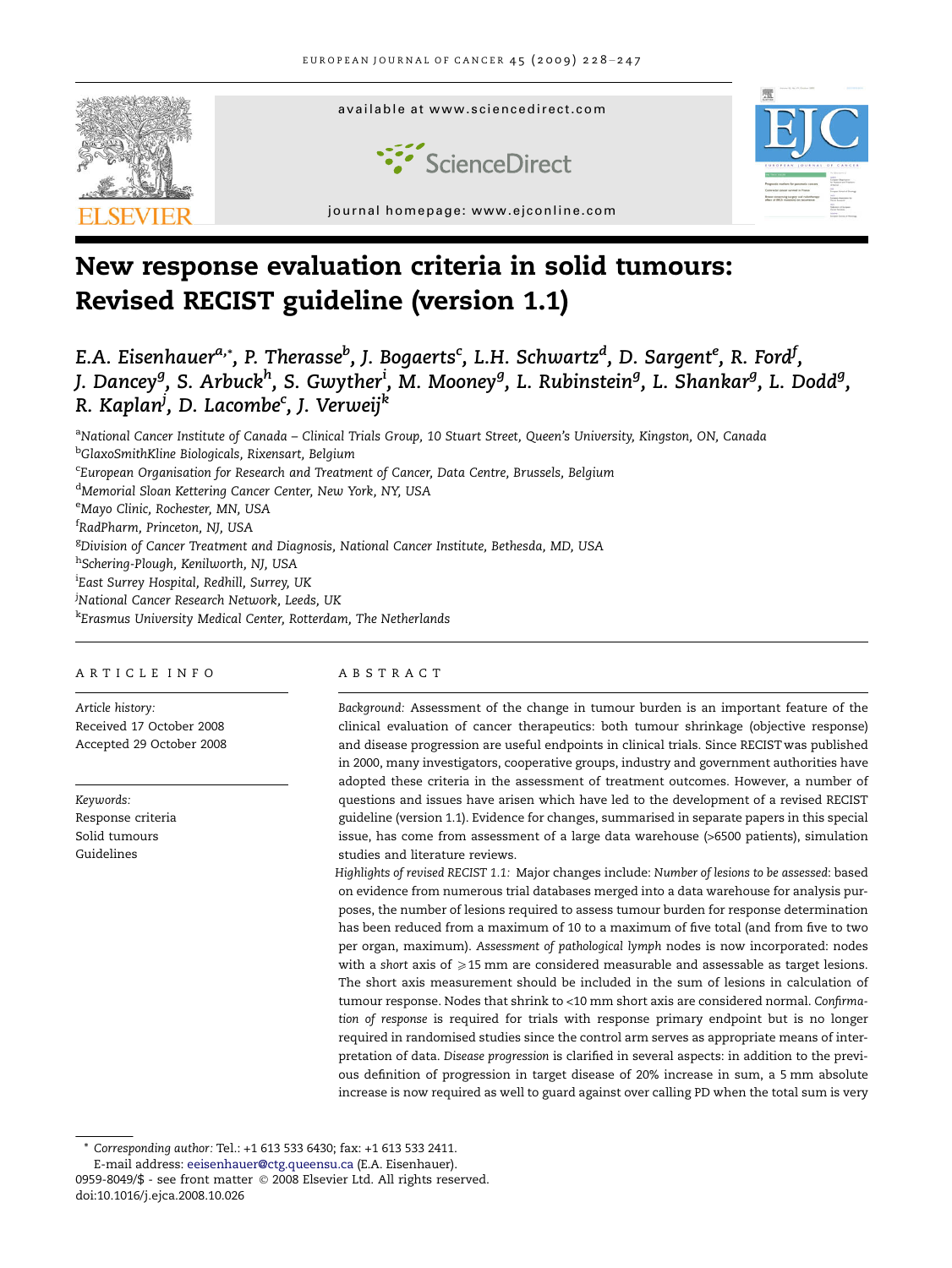small. Furthermore, there is guidance offered on what constitutes 'unequivocal progression' of non-measurable/non-target disease, a source of confusion in the original RECIST guideline. Finally, a section on detection of new lesions, including the interpretation of FDG-PET scan assessment is included. Imaging guidance: the revised RECIST includes a new imaging appendix with updated recommendations on the optimal anatomical assessment of lesions.

Future work: A key question considered by the RECIST Working Group in developing RECIST 1.1 was whether it was appropriate to move from anatomic unidimensional assessment of tumour burden to either volumetric anatomical assessment or to functional assessment with PET or MRI. It was concluded that, at present, there is not sufficient standardisation or evidence to abandon anatomical assessment of tumour burden. The only exception to this is in the use of FDG-PET imaging as an adjunct to determination of progression. As is detailed in the final paper in this special issue, the use of these promising newer approaches requires appropriate clinical validation studies.

© 2008 Elsevier Ltd. All rights reserved.

## 1. Background

#### 1.1. History of RECIST criteria

Assessment of the change in tumour burden is an important feature of the clinical evaluation of cancer therapeutics. Both tumour shrinkage (objective response) and time to the development of disease progression are important endpoints in cancer clinical trials. The use of tumour regression as the endpoint for phase II trials screening new agents for evidence of anti-tumour effect is supported by years of evidence suggesting that, for many solid tumours, agents which produce tumour shrinkage in a proportion of patients have a reasonable (albeit imperfect) chance of subsequently demonstrating an improvement in overall survival or other time to event measures in randomised phase III studies (reviewed in [\[1–4\]](#page-18-0)). At the current time objective response carries with it a body of evidence greater than for any other biomarker supporting its utility as a measure of promising treatment effect in phase II screening trials. Furthermore, at both the phase II and phase III stage of drug development, clinical trials in advanced disease settings are increasingly utilising time to progression (or progression-free survival) as an endpoint upon which efficacy conclusions are drawn, which is also based on anatomical measurement of tumour size.

However, both of these tumour endpoints, objective response and time to disease progression, are useful only if based on widely accepted and readily applied standard criteria based on anatomical tumour burden. In 1981 the World Health Organisation (WHO) first published tumour response criteria, mainly for use in trials where tumour response was the primary endpoint. The WHO criteria introduced the concept of an overall assessment of tumour burden by summing the products of bidimensional lesion measurements and determined response to therapy by evaluation of change from baseline while on treatment.<sup>5</sup> However, in the decades that followed their publication, cooperative groups and pharmaceutical companies that used the WHO criteria often 'modified' them to accommodate new technologies or to address areas that were unclear in the original document. This led

to confusion in interpretation of trial results<sup>[6](#page-18-0)</sup> and in fact, the application of varying response criteria was shown to lead to very different conclusions about the efficacy of the same regimen. $<sup>7</sup>$  In response to these problems, an International</sup> Working Party was formed in the mid 1990s to standardise and simplify response criteria. New criteria, known as RECIST (Response Evaluation Criteria in Solid Tumours), were published in 2000.<sup>8</sup> Key features of the original RECIST include definitions of minimum size of measurable lesions, instructions on how many lesions to follow (up to 10; a maximum five per organ site), and the use of unidimensional, rather than bidimensional, measures for overall evaluation of tumour burden. These criteria have subsequently been widely adopted by academic institutions, cooperative groups, and industry for trials where the primary endpoints are objective response or progression. In addition, regulatory authorities accept RECIST as an appropriate guideline for these assessments.

#### 1.2. Why update RECIST?

Since RECIST was published in 2000, many investigators have confirmed in prospective analyses the validity of substituting unidimensional for bidimensional (and even three-dimensional)-based criteria (reviewed in [\[9\]\)](#page-18-0). With rare exceptions (e.g. mesothelioma), the use of unidimensional criteria seems to perform well in solid tumour phase II studies.

However, a number of questions and issues have arisen which merit answers and further clarity. Amongst these are whether fewer than 10 lesions can be assessed without affecting the overall assigned response for patients (or the conclusion about activity in trials); how to apply RECIST in randomised phase III trials where progression, not response, is the primary endpoint particularly if not all patients have measurable disease; whether or how to utilise newer imaging technologies such as FDG-PET and MRI; how to handle assessment of lymph nodes; whether response confirmation is truly needed; and, not least, the applicability of RECIST in trials of targeted non-cytotoxic drugs. This revision of the RECIST guidelines includes updates that touch on all these points.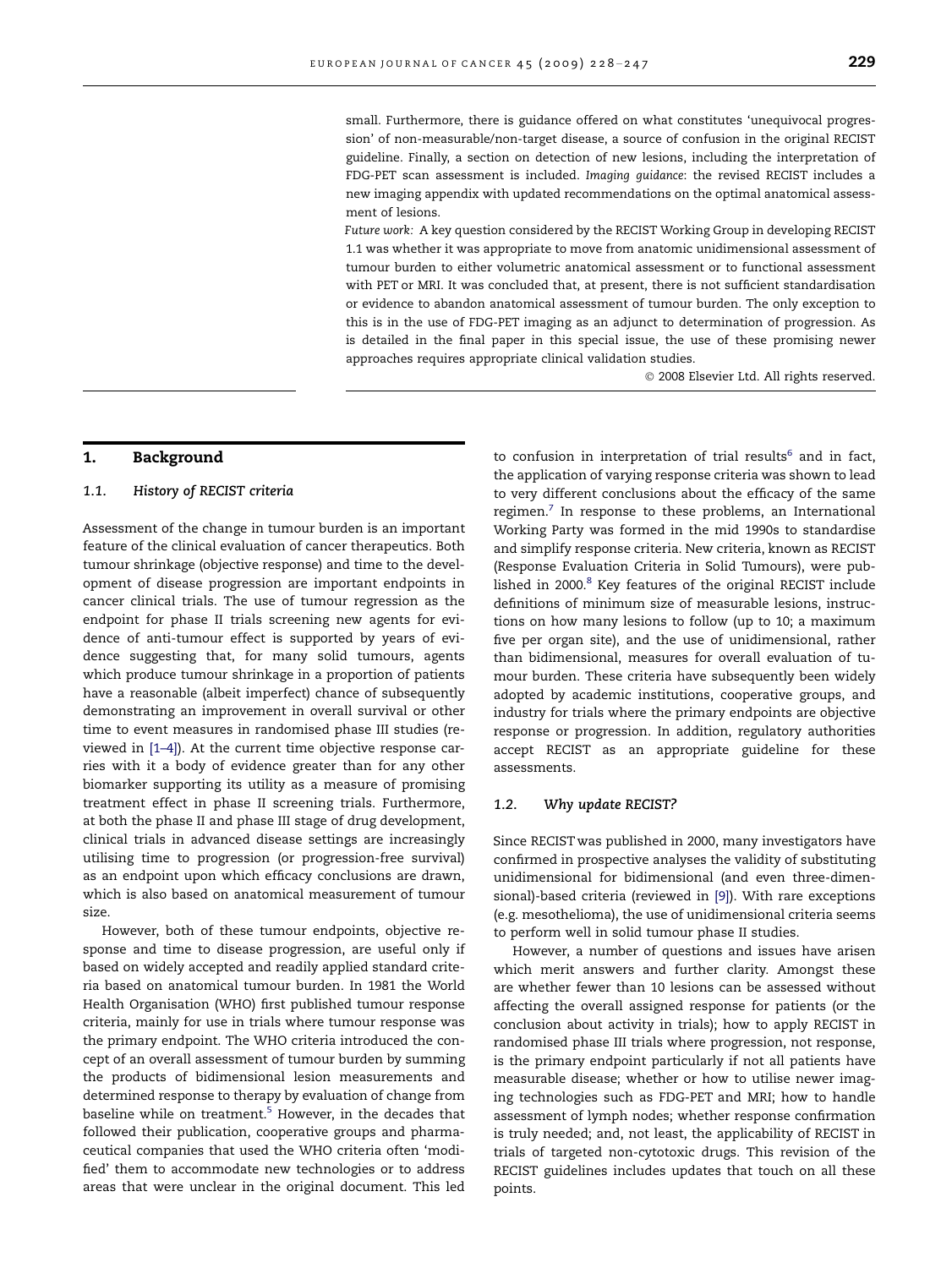#### 1.3. Process of RECIST 1.1 development

The RECIST Working Group, consisting of clinicians with expertise in early drug development from academic research organisations, government and industry, together with imaging specialists and statisticians, has met regularly to set the agenda for an update to RECIST, determine the evidence needed to justify the various changes made, and to review emerging evidence. A critical aspect of the revision process was to create a database of prospectively documented solid tumour measurement data obtained from industry and academic group trials. This database, assembled at the EORTC Data Centre under the leadership of Jan Bogaerts and Patrick Therasse (co-authors of this guideline), consists of >6500 patients with >18,000 target lesions and was utilised to investigate the impact of a variety of questions (e.g. number of target lesions required, the need for response confirmation, and lymph node measurement rules) on response and progression-free survival outcomes. The results of this work, which after evaluation by the RECIST Working Group led to most of the changes in this revised guideline, are reported in detail in a separate paper in this special issue.<sup>[10](#page-18-0)</sup> Larry Schwartz and Robert Ford (also co-authors of this guideline) also provided key databases from which inferences have been made that inform these revisions. $11$ 

The publication of this revised guideline is believed to be timely since it incorporates changes to simplify, optimise and standardise the assessment of tumour burden in clinical trials. A summary of key changes is found in Appendix I. Because the fundamental approach to assessment remains grounded in the anatomical, rather than functional, assessment of disease, we have elected to name this version RECIST 1.1, rather than 2.0.

## 1.4. What about volumetric or functional assessment?

This raises the question, frequently posed, about whether it is 'time' to move from anatomic unidimensional assessment of tumour burden to either volumetric anatomical assessment or to functional assessment (e.g. dynamic contrast enhanced MRI or CT or (18)F-fluorodeoxyglucose positron emission tomographic (FDG-PET) techniques assessing tumour metabolism). As can be seen, the Working Group and particularly those involved in imaging research, did not believe that there is at present sufficient standardisation and widespread availability to recommend adoption of these alternative assessment methods. The only exception to this is in the use of FDG-PET imaging as an adjunct to determination of progression, as described later in this guideline. As detailed in paper in this special issue $^{12}$ , we believe that the use of these promising newer approaches (which could either add to or substitute for anatomical assessment as described in RECIST) requires appropriate and rigorous clinical validation studies. This paper by Sargent et al. illustrates the type of data that will be needed to be able to define 'endpoints' for these modalities and how to determine where and when such criteria/modalities can be used to improve the reliability with which truly active new agents are identified and truly inactive new agents are discarded in comparison to RECIST criteria in phase II screening trials. The RECIST Working Group looks forward

to such data emerging in the next few years to allow the appropriate changes to the next iteration of the RECIST criteria.

## 2. Purpose of this guideline

This guideline describes a standard approach to solid tumour measurement and definitions for objective assessment of change in tumour size for use in adult and paediatric cancer clinical trials. It is expected these criteria will be useful in all trials where objective response is the primary study endpoint, as well as in trials where assessment of stable disease, tumour progression or time to progression analyses are undertaken, since all of these outcome measures are based on an assessment of anatomical tumour burden and its change on study. There are no assumptions in this paper about the proportion of patients meeting the criteria for any of these endpoints which will signal that an agent or treatment regimen is active: those definitions are dependent on type of cancer in which a trial is being undertaken and the specific agent(s) under study. Protocols must include appropriate statistical sections which define the efficacy parameters upon which the trial sample size and decision criteria are based. In addition to providing definitions and criteria for assessment of tumour response, this guideline also makes recommendations regarding standard reporting of the results of trials that utilise tumour response as an endpoint.

While these guidelines may be applied in malignant brain tumour studies, there are also separate criteria published for response assessment in that setting.<sup>13</sup> This guideline is not intended for use for studies of malignant lymphoma since international guidelines for response assessment in lymphoma are published separately.[14](#page-19-0)

Finally, many oncologists in their daily clinical practice follow their patients' malignant disease by means of repeated imaging studies and make decisions about continued therapy on the basis of both objective and symptomatic criteria. It is not intended that these RECIST guidelines play a role in that decision making, except if determined appropriate by the treating oncologist.

## 3. Measurability of tumour at baseline

## 3.1. Definitions

At baseline, tumour lesions/lymph nodes will be categorised measurable or non-measurable as follows:

#### 3.1.1. Measurable

Tumour lesions: Must be accurately measured in at least one dimension (longest diameter in the plane of measurement is to be recorded) with a minimum size of:

- 10 mm by CT scan (CT scan slice thickness no greater than 5 mm; see Appendix II on imaging guidance).
- 10 mm caliper measurement by clinical exam (lesions which cannot be accurately measured with calipers should be recorded as non-measurable).
- 20 mm by chest X-ray.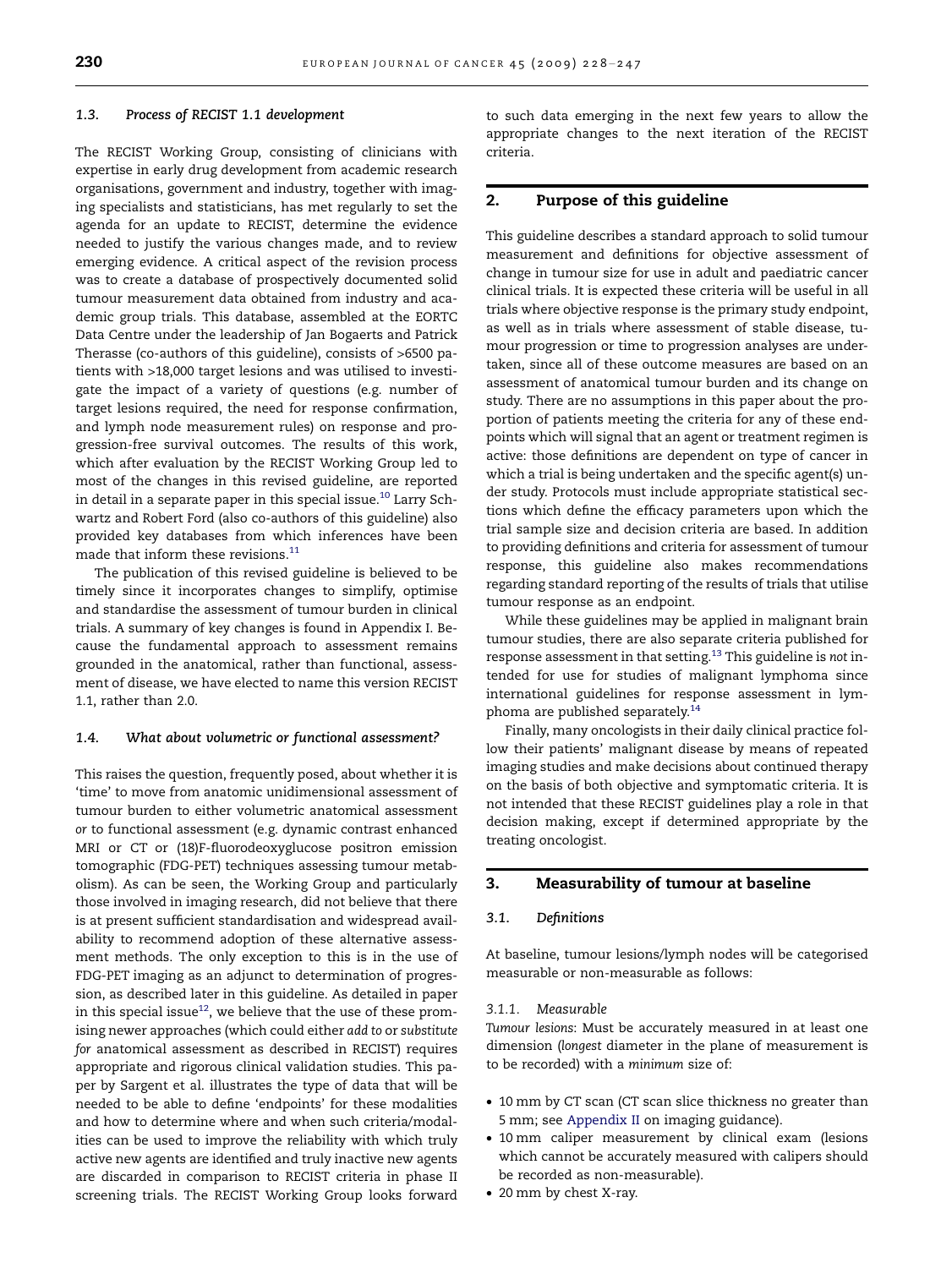Malignant lymph nodes: To be considered pathologically enlarged and measurable, a lymph node must be  $\geq 15$  mm in short axis when assessed by CT scan (CT scan slice thickness recommended to be no greater than 5 mm). At baseline and in follow-up, only the short axis will be measured and followed (see Schwartz et al. in this Special Issue $15$ ). See also notes below on 'Baseline documentation of target and non-target lesions' for information on lymph node measurement.

#### 3.1.2. Non-measurable

All other lesions, including small lesions (longest diameter  $<$ 10 mm or pathological lymph nodes with  $\geq$ 10 to  $<$ 15 mm short axis) as well as truly non-measurable lesions. Lesions considered truly non-measurable include: leptomeningeal disease, ascites, pleural or pericardial effusion, inflammatory breast disease, lymphangitic involvement of skin or lung, abdominal masses/abdominal organomegaly identified by physical exam that is not measurable by reproducible imaging techniques.

3.1.3. Special considerations regarding lesion measurability Bone lesions, cystic lesions, and lesions previously treated with local therapy require particular comment:

Bone lesions:.

- Bone scan, PET scan or plain films are not considered adequate imaging techniques to measure bone lesions. However, these techniques can be used to confirm the presence or disappearance of bone lesions.
- Lytic bone lesions or mixed lytic-blastic lesions, with identifiable soft tissue components, that can be evaluated by cross sectional imaging techniques such as CT or MRI can be considered as measurable lesions if the soft tissue component meets the definition of measurability described above.
- Blastic bone lesions are non-measurable.

#### Cystic lesions:.

- Lesions that meet the criteria for radiographically defined simple cysts should not be considered as malignant lesions (neither measurable nor non-measurable) since they are, by definition, simple cysts.
- 'Cystic lesions' thought to represent cystic metastases can be considered as measurable lesions, if they meet the definition of measurability described above. However, if noncystic lesions are present in the same patient, these are preferred for selection as target lesions.

Lesions with prior local treatment:

• Tumour lesions situated in a previously irradiated area, or in an area subjected to other loco-regional therapy, are usually not considered measurable unless there has been demonstrated progression in the lesion. Study protocols should detail the conditions under which such lesions would be considered measurable.

#### 3.2. Specifications by methods of measurements

#### 3.2.1. Measurement of lesions

All measurements should be recorded in metric notation, using calipers if clinically assessed. All baseline evaluations should be performed as close as possible to the treatment start and never more than 4 weeks before the beginning of the treatment.

## 3.2.2. Method of assessment

The same method of assessment and the same technique should be used to characterise each identified and reported lesion at baseline and during follow-up. Imaging based evaluation should always be done rather than clinical examination unless the lesion(s) being followed cannot be imaged but are assessable by clinical exam.

Clinical lesions: Clinical lesions will only be considered measurable when they are superficial and  $\geq 10$  mm diameter as assessed using calipers (e.g. skin nodules). For the case of skin lesions, documentation by colour photography including a ruler to estimate the size of the lesion is suggested. As noted above, when lesions can be evaluated by both clinical exam and imaging, imaging evaluation should be undertaken since it is more objective and may also be reviewed at the end of the study.

Chest X-ray: Chest CT is preferred over chest X-ray, particularly when progression is an important endpoint, since CT is more sensitive than X-ray, particularly in identifying new lesions. However, lesions on chest X-ray may be considered measurable if they are clearly defined and surrounded by aerated lung. See Appendix II for more details.

CT, MRI: CT is the best currently available and reproducible method to measure lesions selected for response assessment. This guideline has defined measurability of lesions on CT scan based on the assumption that CT slice thickness is 5 mm or less. As is described in Appendix II, when CT scans have slice thickness greater than 5 mm, the minimum size for a measurable lesion should be twice the slice thickness. MRI is also acceptable in certain situations (e.g. for body scans). More details concerning the use of both CT and MRI for assessment of objective tumour response evaluation are provided in Appendix II.

Ultrasound: Ultrasound is not useful in assessment of lesion size and should not be used as a method of measurement. Ultrasound examinations cannot be reproduced in their entirety for independent review at a later date and, because they are operator dependent, it cannot be guaranteed that the same technique and measurements will be taken from one assessment to the next (described in greater detail in Appendix II). If new lesions are identified by ultrasound in the course of the study, confirmation by CT or MRI is advised. If there is concern about radiation exposure at CT, MRI may be used instead of CT in selected instances.

Endoscopy, laparoscopy: The utilisation of these techniques for objective tumour evaluation is not advised. However, they can be useful to confirm complete pathological response when biopsies are obtained or to determine relapse in trials where recurrence following complete response or surgical resection is an endpoint.

Tumour markers: Tumour markers alone cannot be used to assess objective tumour response. If markers are initially above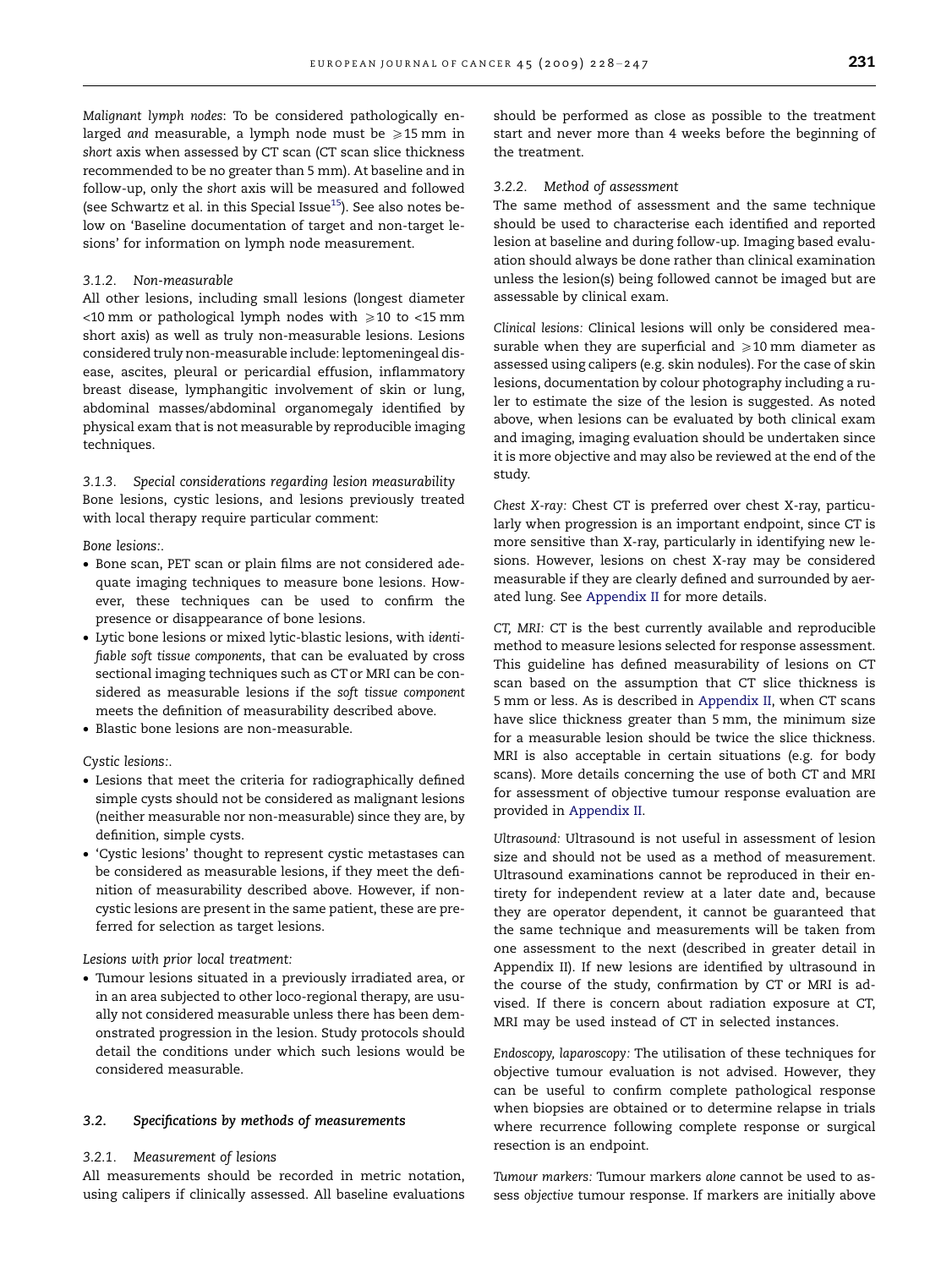the upper normal limit, however, they must normalise for a patient to be considered in complete response. Because tumour markers are disease specific, instructions for their measurement should be incorporated into protocols on a disease specific basis. Specific guidelines for both CA-125 response (in recurrent ovarian cancer) and PSA response (in recurrent prostate cancer), have been published.<sup>16-18</sup> In addition, the Gynecologic Cancer Intergroup has developed CA125 progression criteria which are to be integrated with objective tumour assessment for use in first-line trials in ovarian cancer.<sup>[19](#page-19-0)</sup>

Cytology, histology: These techniques can be used to differentiate between PR and CR in rare cases if required by protocol (for example, residual lesions in tumour types such as germ cell tumours, where known residual benign tumours can remain). When effusions are known to be a potential adverse effect of treatment (e.g. with certain taxane compounds or angiogenesis inhibitors), the cytological confirmation of the neoplastic origin of any effusion that appears or worsens during treatment can be considered if the measurable tumour has met criteria for response or stable disease in order to differentiate between response (or stable disease) and progressive disease.

## 4. Tumour response evaluation

#### 4.1. Assessment of overall tumour burden and measurable disease

To assess objective response or future progression, it is necessary to estimate the overall tumour burden at baseline and use this as a comparator for subsequent measurements. Only patients with measurable disease at baseline should be included in protocols where objective tumour response is the primary endpoint. Measurable disease is defined by the presence of at least one measurable lesion (as detailed above in Section 3). In studies where the primary endpoint is tumour progression (either time to progression or proportion with progression at a fixed date), the protocol must specify if entry is restricted to those with measurable disease or whether patients having non-measurable disease only are also eligible.

## 4.2. Baseline documentation of 'target' and 'non-target' lesions

When more than one measurable lesion is present at baseline all lesions up to a maximum of five lesions total (and a maximum of two lesions per organ) representative of all involved organs should be identified as target lesions and will be recorded and measured at baseline (this means in instances where patients have only one or two organ sites involved a maximum of two and four lesions respectively will be recorded). For evidence to support the selection of only five target lesions, see analyses on a large prospective database in the article by Bogaerts et al.<sup>10</sup>.

Target lesions should be selected on the basis of their size (lesions with the longest diameter), be representative of all involved organs, but in addition should be those that lend themselves to reproducible repeated measurements. It may be the case that, on occasion, the largest lesion does not lend itself to reproducible measurement in which circumstance the next largest lesion which can be measured reproducibly should be selected. To illustrate this point see the example in Fig. 3 of Appendix II.

Lymph nodes merit special mention since they are normal anatomical structures which may be visible by imaging even if not involved by tumour. As noted in Section 3, pathological nodes which are defined as measurable and may be identified as target lesions must meet the criterion of a short axis of  $\geq 15$  mm by CT scan. Only the short axis of these nodes will contribute to the baseline sum. The short axis of the node is the diameter normally used by radiologists to judge if a node is involved by solid tumour. Nodal size is normally reported as two dimensions in the plane in which the image is obtained (for CT scan this is almost always the axial plane; for MRI the plane of acquisition may be axial, saggital or coronal). The smaller of these measures is the short axis. For example, an abdominal node which is reported as being  $20$  mm  $\times$  30 mm has a short axis of 20 mm and qualifies as a malignant, measurable node. In this example, 20 mm should be recorded as the node measurement (See also the example in Fig. 4 in Appendix II). All other pathological nodes (those with short axis  $\geq 10$  mm but <15 mm) should be considered non-target lesions. Nodes that have a short axis <10 mm are considered non-pathological and should not be recorded or followed.

A sum of the diameters (longest for non-nodal lesions, short axis for nodal lesions) for all target lesions will be calculated and reported as the baseline sum diameters. If lymph nodes are to be included in the sum, then as noted above, only the short axis is added into the sum. The baseline sum diameters will be used as reference to further characterise any objective tumour regression in the measurable dimension of the disease.

All other lesions (or sites of disease) including pathological lymph nodes should be identified as non-target lesions and should also be recorded at baseline. Measurements are not required and these lesions should be followed as 'present', 'absent', or in rare cases 'unequivocal progression' (more details to follow). In addition, it is possible to record multiple nontarget lesions involving the same organ as a single item on the case record form (e.g. 'multiple enlarged pelvic lymph nodes' or 'multiple liver metastases').

#### 4.3. Response criteria

This section provides the definitions of the criteria used to determine objective tumour response for target lesions.

#### 4.3.1. Evaluation of target lesions

- Complete Response (CR): Disappearance of all target lesions. Any pathological lymph nodes (whether target or non-target) must have reduction in short axis to  $<$ 10 mm.
- Partial Response (PR): At least a 30% decrease in the sum of diameters of target lesions, taking as reference the baseline sum diameters.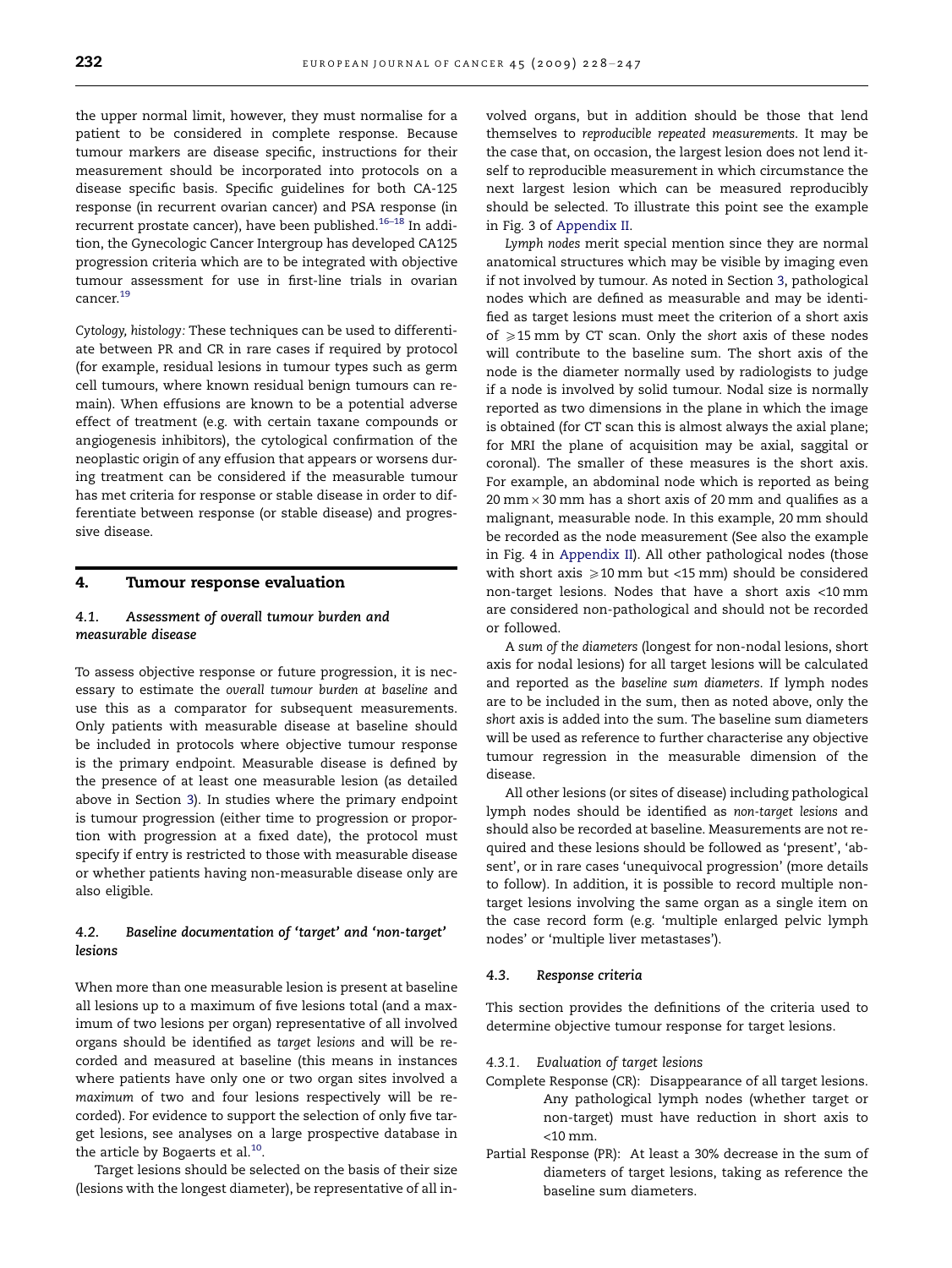- Progressive Disease (PD): At least a 20% increase in the sum of diameters of target lesions, taking as reference the smallest sum on study (this includes the baseline sum if that is the smallest on study). In addition to the relative increase of 20%, the sum must also demonstrate an absolute increase of at least 5 mm. (Note: the appearance of one or more new lesions is also considered progression).
- Stable Disease (SD): Neither sufficient shrinkage to qualify for PR nor sufficient increase to qualify for PD, taking as reference the smallest sum diameters while on study.

4.3.2. Special notes on the assessment of target lesions Lymph nodes. Lymph nodes identified as target lesions should always have the actual short axis measurement recorded (measured in the same anatomical plane as the baseline examination), even if the nodes regress to below 10 mm on study. This means that when lymph nodes are included as target lesions, the 'sum' of lesions may not be zero even if complete response criteria are met, since a normal lymph node is defined as having a short axis of <10 mm. Case report forms or other data collection methods may therefore be designed to have target nodal lesions recorded in a separate section where, in order to qualify for CR, each node must achieve a short axis <10 mm. For PR, SD and PD, the actual short axis measurement of the nodes is to be included in the sum of target lesions.

Target lesions that become 'too small to measure'. While on study, all lesions (nodal and non-nodal) recorded at baseline should have their actual measurements recorded at each subsequent evaluation, even when very small (e.g. 2 mm). However, sometimes lesions or lymph nodes which are recorded as target lesions at baseline become so faint on CT scan that the radiologist may not feel comfortable assigning an exact measure and may report them as being 'too small to measure'. When this occurs it is important that a value be recorded on the case report form. If it is the opinion of the radiologist that the lesion has likely disappeared, the measurement should be recorded as 0 mm. If the lesion is believed to be present and is faintly seen but too small to measure, a default value of 5 mm should be assigned (Note: It is less likely that this rule will be used for lymph nodes since they usually have a definable size when normal and are frequently surrounded by fat such as in the retroperitoneum; however, if a lymph node is believed to be present and is faintly seen but too small to measure, a default value of 5 mm should be assigned in this circumstance as well). This default value is derived from the 5 mm CT slice thickness (but should not be changed with varying CT slice thickness). The measurement of these lesions is potentially non-reproducible, therefore providing this default value will prevent false responses or progressions based upon measurement error. To reiterate, however, if the radiologist is able to provide an actual measure, that should be recorded, even if it is below 5 mm.

Lesions that split or coalesce on treatment. As noted in Appendix II, when non-nodal lesions 'fragment', the longest diameters of the fragmented portions should be added together to calculate the target lesion sum. Similarly, as lesions coalesce, a plane between them may be maintained that would aid in obtaining maximal diameter measurements of each individual lesion. If the lesions have truly coalesced such that they are no longer separable, the vector of the longest diameter in this instance should be the maximal longest diameter for the 'coalesced lesion'.

#### 4.3.3. Evaluation of non-target lesions

This section provides the definitions of the criteria used to determine the tumour response for the group of non-target lesions. While some non-target lesions may actually be measurable, they need not be measured and instead should be assessed only qualitatively at the time points specified in the protocol.

- Complete Response (CR): Disappearance of all non-target lesions and normalisation of tumour marker level. All lymph nodes must be non-pathological in size (<10 mm short axis).
- Non-CR/Non-PD: Persistence of one or more non-target lesion(s) and/or maintenance of tumour marker level above the normal limits.
- Progressive Disease (PD): Unequivocal progression (see comments below) of existing non-target lesions. (Note: the appearance of one or more new lesions is also considered progression).

## 4.3.4. Special notes on assessment of progression of nontarget disease

The concept of progression of non-target disease requires additional explanation as follows:

When the patient also has measurable disease. In this setting, to achieve 'unequivocal progression' on the basis of the non-target disease, there must be an overall level of substantial worsening in non-target disease such that, even in presence of SD or PR in target disease, the overall tumour burden has increased sufficiently to merit discontinuation of therapy (see examples in Appendix II and further details below). A modest 'increase' in the size of one or more non-target lesions is usually not sufficient to quality for unequivocal progression status. The designation of overall progression solely on the basis of change in non-target disease in the face of SD or PR of target disease will therefore be extremely rare.

When the patient has only non-measurable disease.This circumstance arises in some phase III trials when it is not a criterion of study entry to have measurable disease. The same general concepts apply here as noted above, however, in this instance there is no measurable disease assessment to factor into the interpretation of an increase in non-measurable disease burden. Because worsening in non-target disease cannot be easily quantified (by definition: if all lesions are truly non-measurable) a useful test that can be applied when assessing patients for unequivocal progression is to consider if the increase in overall disease burden based on the change in non-measurable disease is comparable in magnitude to the increase that would be required to declare PD formeasurable disease: i.e. an increase in tumour burden representing an additional 73% increase in 'volume' (which is equivalent to a 20% increase diameter in a measurable lesion). Examples include an increase in a pleural effusion from 'trace' to 'large', an increase in lymphangitic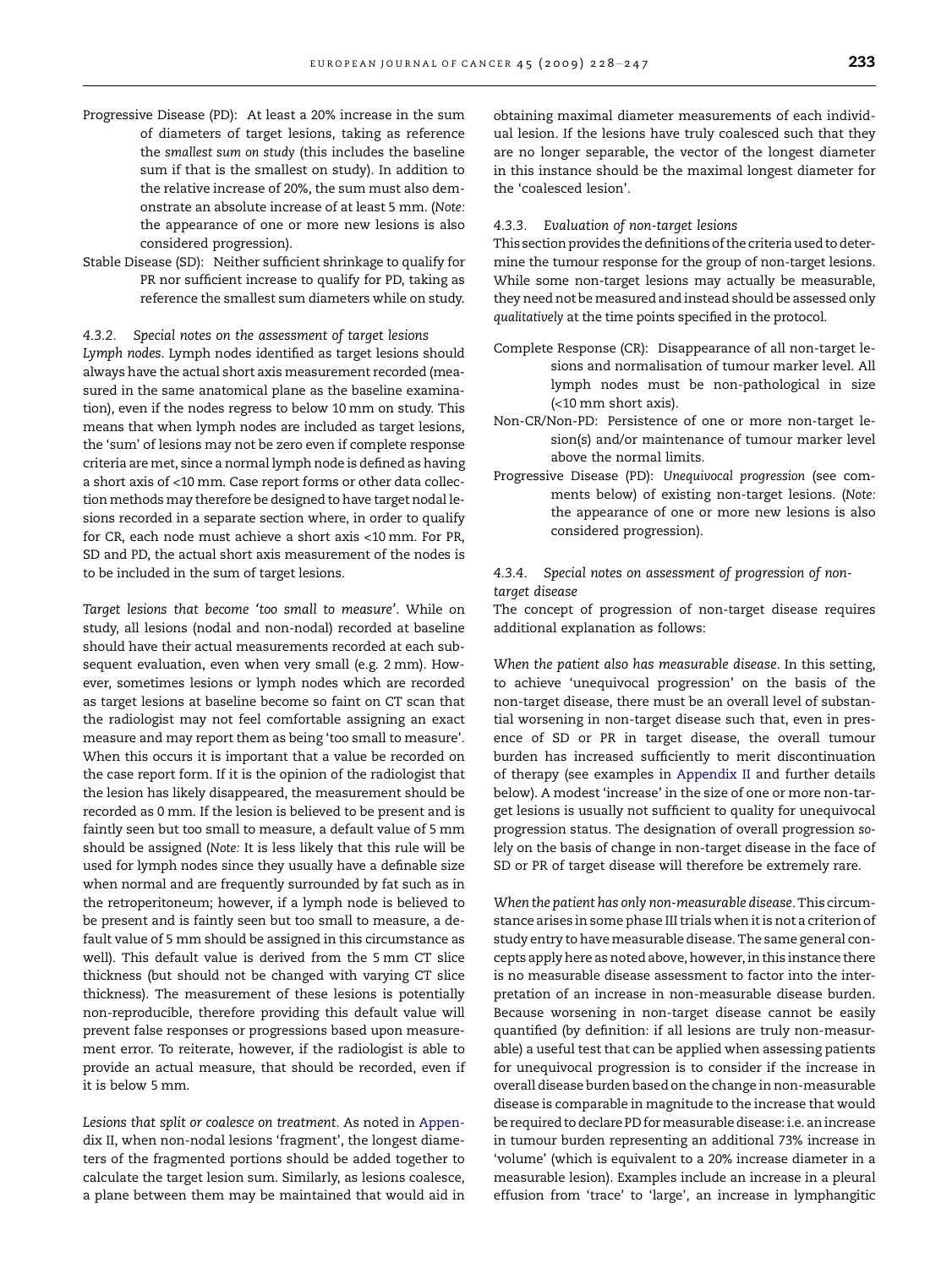disease from localised to widespread, or may be described in protocols as 'sufficient to require a change in therapy'. Some illustrative examples are shown in Figs. 5 and 6 in Appendix II. If 'unequivocal progression' is seen, the patient should be considered to have had overall PD at that point. While it would be ideal to have objective criteria to apply to non-measurable disease, the very nature of that disease makes it impossible to do so, therefore the increase must be substantial.

#### 4.3.5. New lesions

The appearance of new malignant lesions denotes disease progression; therefore, some comments on detection of new lesions are important. There are no specific criteria for the identification of new radiographic lesions; however, the finding of a new lesion should be unequivocal: i.e. not attributable to differences in scanning technique, change in imaging modality or findings thought to represent something other than tumour (for example, some 'new' bone lesions may be simply healing or flare of pre-existing lesions). This is particularly important when the patient's baseline lesions show partial or complete response. For example, necrosis of a liver lesion may be reported on a CT scan report as a 'new' cystic lesion, which it is not.

A lesion identified on a follow-up study in an anatomical location that was not scanned at baseline is considered a new lesion andwill indicate disease progression. An example of this is the patient who has visceral disease at baseline and while on study has a CT or MRI brain ordered which reveals metastases. The patient's brain metastases are considered to be evidence of PD even if he/she did not have brain imaging at baseline.

If a new lesion is equivocal, for example because of its small size, continued therapy and follow-up evaluation will clarify if it represents truly new disease. If repeat scans confirm there is definitely a new lesion, then progression should be declared using the date of the initial scan.

While FDG-PET response assessments need additional study, it is sometimes reasonable to incorporate the use of FDG-PET scanning to complement CT scanning in assessment of progression (particularly possible 'new' disease). New lesions on the basis of FDG-PET imaging can be identified according to the following algorithm:

- a. Negative FDG-PET at baseline, with a positive<sup>l</sup> FDG-PET at follow-up is a sign of PD based on a new lesion.
- b. No FDG-PET at baseline and a positive FDG-PET at follow-up:

If the positive FDG-PET at follow-up corresponds to a new site of disease confirmed by CT, this is PD.

If the positive FDG-PET at follow-up is not confirmed as a new site of disease on CT, additional follow-up CT scans are needed to determine if there is truly progression occurring at that site (if so, the date of PD will be the date of the initial abnormal FDG-PET scan).

If the positive FDG-PET at follow-up corresponds to a pre-existing site of disease on CT that is not progressing on the basis of the anatomic images, this is not PD.

## 4.4. Evaluation of best overall response

The best overall response is the best response recorded from the start of the study treatment until the end of treatment taking into account any requirement for confirmation. On occasion a response may not be documented until after the end of therapy so protocols should be clear if post-treatment assessments are to be considered in determination of best overall response. Protocols must specify how any new therapy introduced before progression will affect best response designation. The patient's best overall response assignment will depend on the findings of both target and non-target disease and will also take into consideration the appearance of new lesions. Furthermore, depending on the nature of the study and the protocol requirements, it may also require confirmatory measurement (see Section 4.6). Specifically, in non-randomised trials where response is the primary endpoint, confirmation of PR or CR is needed to deem either one the 'best overall response'. This is described further below.

#### 4.4.1. Time point response

It is assumed that at each protocol specified time point, a response assessment occurs. Table 1 on the next page provides a summary of the overall response status calculation at each time point for patients who have measurable disease at baseline.

When patients have non-measurable (therefore non-target) disease only, Table 2 is to be used.

#### 4.4.2. Missing assessments and inevaluable designation

When no imaging/measurement is done at all at a particular time point, the patient is not evaluable (NE) at that time point. If only a subset of lesion measurements are made at an assessment, usually the case is also considered NE at that time point, unless a convincing argument can be made that the contribution of the individual missing lesion(s) would not change the assigned time point response. This would be most likely to happen in the case of PD. For example, if a patient had a baseline sum of 50 mm with three measured lesions and at follow-up only two lesions were assessed, but those gave a sum of 80 mm, the patient will have achieved PD status, regardless of the contribution of the missing lesion.

## 4.4.3. Best overall response: all time points

The best overall response is determined once all the data for the patient is known.

Best response determination in trials where confirmation of complete or partial response IS NOT required: Best response in these trials is defined as the best response across all time points (for example, a patient who has SD at first assessment, PR at second assessment, and PD on last assessment has a best overall response of PR). When SD is believed to be best response, it must also meet the protocol specified minimum time from baseline. If the minimum time is not met when SD is otherwise the best time point response, the patient's best response depends on the subsequent assessments. For example, a patient who has SD at first assessment, PD at second and does not meet minimum duration for SD, will have a best response of PD. The same patient lost to follow-up after the first SD assessment would be considered inevaluable.

 $<sup>1</sup>$  A 'positive' FDG-PET scan lesion means one which is FDG avid</sup> with an uptake greater than twice that of the surrounding tissue on the attenuation corrected image.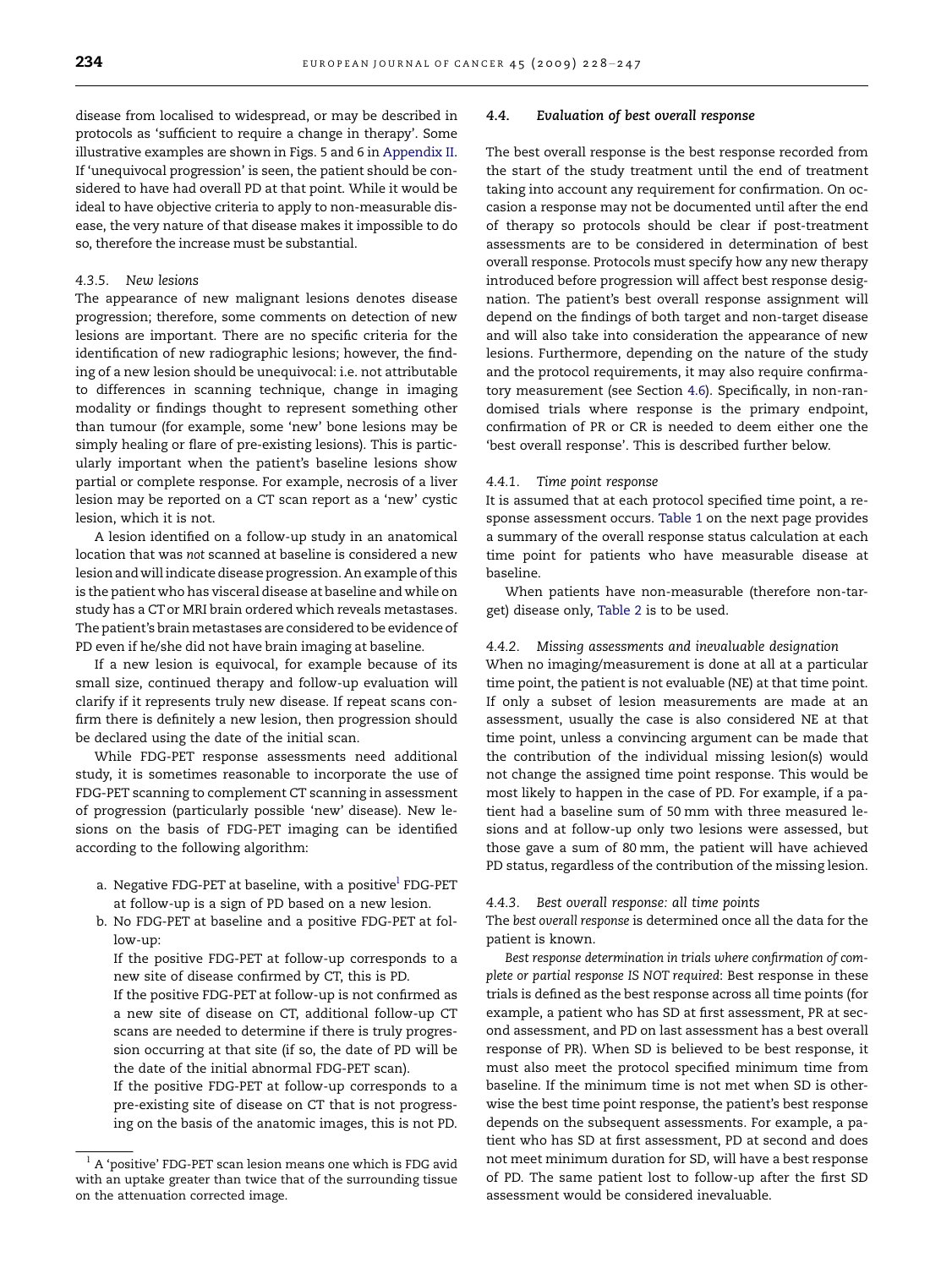#### Table 1 – Time point response: patients with target (+/– non-target) disease.

|           | Target lesions Non-target lesions | <b>New</b><br>lesions | Overall<br>response |
|-----------|-----------------------------------|-----------------------|---------------------|
| CR        | CR                                | No                    | CR                  |
| CR        | Non-CR/non-PD                     | No                    | <b>PR</b>           |
| CR        | Not evaluated                     | No                    | <b>PR</b>           |
| <b>PR</b> | Non-PD or                         | No                    | <b>PR</b>           |
|           | not all evaluated                 |                       |                     |
| <b>SD</b> | Non-PD or                         | No                    | SD                  |
|           | not all evaluated                 |                       |                     |
| Not all   | Non-PD                            | No                    | NE.                 |
| evaluated |                                   |                       |                     |
| PD.       | Any                               | Yes or No             | P <sub>D</sub>      |
| Any       | PD                                | Yes or No             | PD.                 |
| Any       | Any                               | Yes                   | PD                  |
|           |                                   |                       |                     |

CR = complete response, PR = partial response, SD = stable disease, PD = progressive disease, and NE = inevaluable.

#### Table 2 – Time point response: patients with non-target disease only.

| Non-target lesions |          | New lesions       | Overall response           |
|--------------------|----------|-------------------|----------------------------|
| CR.                |          | No                | CR.                        |
| Non-CR/non-PD      |          | No                | Non-CR/non-PD <sup>a</sup> |
| Not all evaluated  |          | No                | NE.                        |
| Unequivocal PD     |          | Yes or No         | PD.                        |
| Any                |          | Yes               | PD.                        |
| $CR =$ complete    | recnonce | $PD - nronescive$ | aasearh<br>and             |

CR = complete response, PD = progressive disease, and NE = inevaluable.

a 'Non-CR/non-PD' is preferred over 'stable disease' for non-target disease since SD is increasingly used as endpoint for assessment of efficacy in some trials so to assign this category when no lesions can be measured is not advised.

Best response determination in trials where confirmation of complete or partial response IS required: Complete or partial responses may be claimed only if the criteria for each are met

at a subsequent time point as specified in the protocol (generally 4 weeks later). In this circumstance, the best overall response can be interpreted as in Table 3.

#### 4.4.4. Special notes on response assessment

When nodal disease is included in the sum of target lesions and the nodes decrease to 'normal' size (<10 mm), they may still have a measurement reported on scans. This measurement should be recorded even though the nodes are normal in order not to overstate progression should it be based on increase in size of the nodes. As noted earlier, this means that patients with CR may not have a total sum of 'zero' on the case report form (CRF).

In trials where confirmation of response is required, repeated 'NE' time point assessments may complicate best response determination. The analysis plan for the trial must address how missing data/assessments will be addressed in determination of response and progression. For example, in most trials it is reasonable to consider a patient with time point responses of PR-NE-PR as a confirmed response.

Patients with a global deterioration of health status requiring discontinuation of treatment without objective evidence of disease progression at that time should be reported as 'symptomatic deterioration'. Every effort should be made to document objective progression even after discontinuation of treatment. Symptomatic deterioration is not a descriptor of an objective response: it is a reason for stopping study therapy. The objective response status of such patients is to be determined by evaluation of target and non-target disease as shown in Tables 1–3.

Conditions that define 'early progression, early death and inevaluability' are study specific and should be clearly described in each protocol (depending on treatment duration, treatment periodicity).

In some circumstances it may be difficult to distinguish residual disease from normal tissue. When the evaluation of complete response depends upon this determination, it is recommended that the residual lesion be investigated (fine

| Table 3 - Best overall response when confirmation of CR and PR required. |                                           |                                                                 |  |
|--------------------------------------------------------------------------|-------------------------------------------|-----------------------------------------------------------------|--|
| Overall response<br>First time point                                     | Overall response<br>Subsequent time point | <b>BEST</b> overall response                                    |  |
| CR                                                                       | CR                                        | CR                                                              |  |
| CR                                                                       | <b>PR</b>                                 | SD, PD or PR <sup>a</sup>                                       |  |
| CR                                                                       | <b>SD</b>                                 | SD provided minimum criteria for SD duration met, otherwise, PD |  |
| CR                                                                       | PD.                                       | SD provided minimum criteria for SD duration met, otherwise, PD |  |
| CR                                                                       | <b>NE</b>                                 | SD provided minimum criteria for SD duration met, otherwise NE  |  |
| <b>PR</b>                                                                | <b>CR</b>                                 | <b>PR</b>                                                       |  |
| <b>PR</b>                                                                | <b>PR</b>                                 | <b>PR</b>                                                       |  |
| <b>PR</b>                                                                | <b>SD</b>                                 | <b>SD</b>                                                       |  |
| <b>PR</b>                                                                | PD.                                       | SD provided minimum criteria for SD duration met, otherwise, PD |  |
| <b>PR</b>                                                                | NE.                                       | SD provided minimum criteria for SD duration met, otherwise NE  |  |
| <b>NE</b>                                                                | <b>NE</b>                                 | <b>NE</b>                                                       |  |

 $CR =$  complete response,  $PR =$  partial response,  $SD =$  stable disease,  $PD =$  progressive disease, and  $NE =$  inevaluable.

a If a CR is truly met at first time point, then any disease seen at a subsequent time point, even disease meeting PR criteria relative to baseline, makes the disease PD at that point (since disease must have reappeared after CR). Best response would depend on whether minimum duration for SD was met. However, sometimes 'CR' may be claimed when subsequent scans suggest small lesions were likely still present and in fact the patient had PR, not CR at the first time point. Under these circumstances, the original CR should be changed to PR and the best response is PR.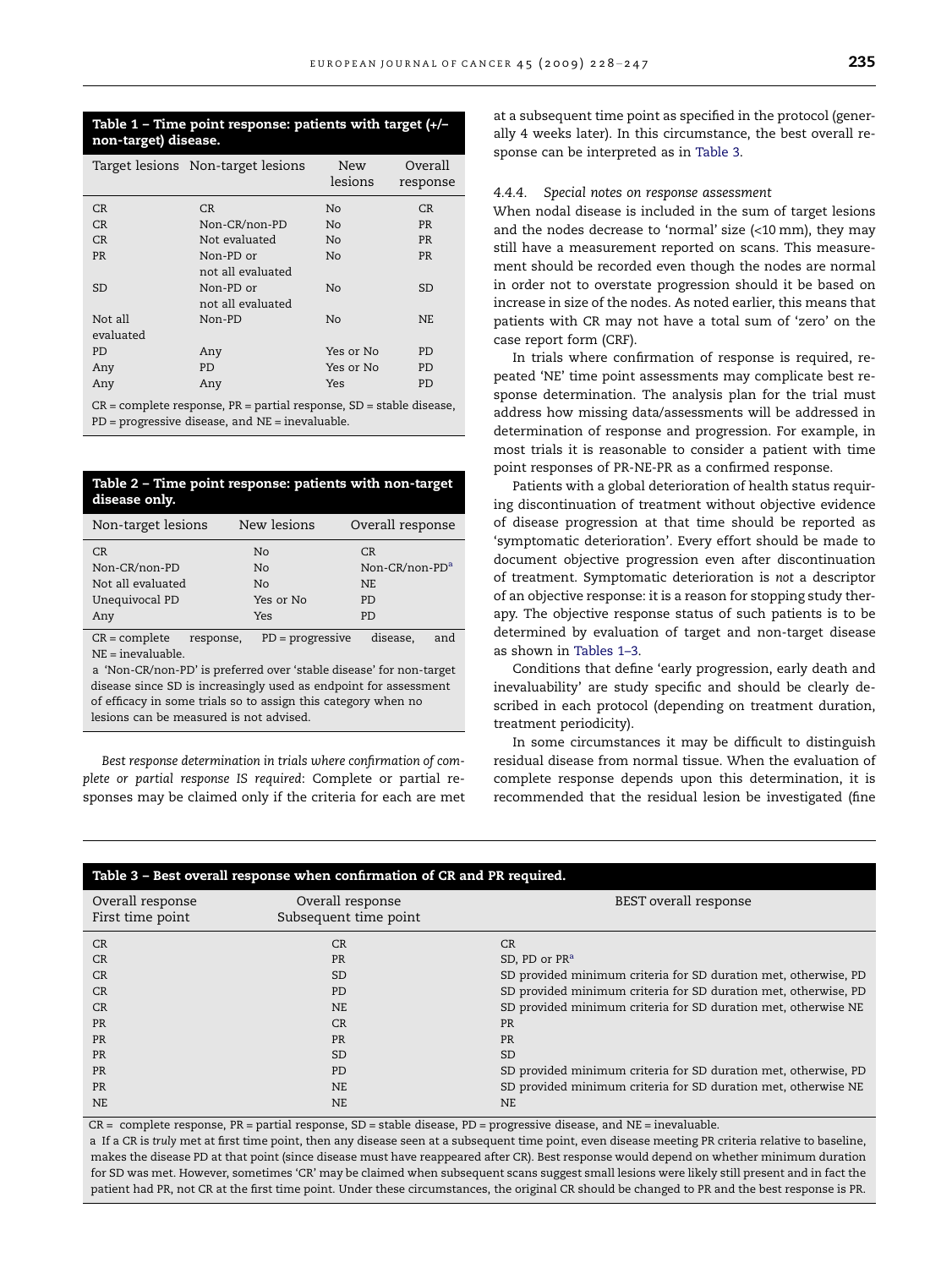needle aspirate/biopsy) before assigning a status of complete response. FDG-PET may be used to upgrade a response to a CR in a manner similar to a biopsy in cases where a residual radiographic abnormality is thought to represent fibrosis or scarring. The use of FDG-PET in this circumstance should be prospectively described in the protocol and supported by disease specific medical literature for the indication. However, it must be acknowledged that both approaches may lead to false positive CR due to limitations of FDG-PET and biopsy resolution/sensitivity.

For equivocal findings of progression (e.g. very small and uncertain new lesions; cystic changes or necrosis in existing lesions), treatment may continue until the next scheduled assessment. If at the next scheduled assessment, progression is confirmed, the date of progression should be the earlier date when progression was suspected.

#### 4.5. Frequency of tumour re-evaluation

Frequency of tumour re-evaluation while on treatment should be protocol specific and adapted to the type and schedule of treatment. However, in the context of phase II studies where the beneficial effect of therapy is not known, follow-up every 6–8 weeks (timed to coincide with the end of a cycle) is reasonable. Smaller or greater time intervals than these could be justified in specific regimens or circumstances. The protocol should specify which organ sites are to be evaluated at baseline (usually those most likely to be involved with metastatic disease for the tumour type under study) and how often evaluations are repeated. Normally, all target and non-target sites are evaluated at each assessment. In selected circumstances certain non-target organs may be evaluated less frequently. For example, bone scans may need to be repeated only when complete response is identified in target disease or when progression in bone is suspected.

After the end of the treatment, the need for repetitive tumour evaluations depends on whether the trial has as a goal the response rate or the time to an event (progression/death). If 'time to an event' (e.g. time to progression, disease-free survival, progression-free survival) is the main endpoint of the study, then routine scheduled re-evaluation of protocol specified sites of disease is warranted. In randomised comparative trials in particular, the scheduled assessments should be performed as identified on a calendar schedule (for example: every 6–8 weeks on treatment or every 3–4 months after treatment) and should not be affected by delays in therapy, drug holidays or any other events that might lead to imbalance in a treatment arm in the timing of disease assessment.

#### 4.6. Confirmatory measurement/duration of response

#### 4.6.1. Confirmation

In non-randomised trials where response is the primary endpoint, confirmation of PR and CR is required to ensure responses identified are not the result of measurement error. This will also permit appropriate interpretation of results in the context of historical data where response has traditionally required confirmation in such trials (see the paper by Bogaerts et al. in this Special Issue<sup>[10](#page-18-0)</sup>). However, in all other circumstances, i.e. in randomised trials (phase II or III) or studies where stable disease or progression are the primary endpoints, confirmation of response is not required since it will not add value to the interpretation of trial results. However, elimination of the requirement for response confirmation may increase the importance of central review to protect against bias, in particular in studies which are not blinded.

In the case of SD, measurements must have met the SD criteria at least once after study entry at a minimum interval (in general not less than 6–8 weeks) that is defined in the study protocol.

#### 4.6.2. Duration of overall response

The duration of overall response is measured from the time measurement criteria are first met for CR/PR (whichever is first recorded) until the first date that recurrent or progressive disease is objectively documented (taking as reference for progressive disease the smallest measurements recorded on study).

The duration of overall complete response is measured from the time measurement criteria are first met for CR until the first date that recurrent disease is objectively documented.

#### 4.6.3. Duration of stable disease

Stable disease is measured from the start of the treatment (in randomised trials, from date of randomisation) until the criteria for progression are met, taking as reference the smallest sum on study (if the baseline sum is the smallest, this is the reference for calculation of PD).

The clinical relevance of the duration of stable disease varies in different studies and diseases. If the proportion of patients achieving stable disease for a minimum period of time is an endpoint of importance in a particular trial, the protocol should specify the minimal time interval required between two measurements for determination of stable disease.

Note: The duration of response and stable disease as well as the progression-free survival are influenced by the frequency of follow-up after baseline evaluation. It is not in the scope of this guideline to define a standard follow-up frequency. The frequency should take into account many parameters including disease types and stages, treatment periodicity and standard practice. However, these limitations of the precision of the measured endpoint should be taken into account if comparisons between trials are to be made.

#### 4.7. Progression-free survival/proportion progression-free

#### 4.7.1. Phase II trials

This guideline is focused primarily on the use of objective response endpoints for phase II trials. In some circumstances, 'response rate' may not be the optimal method to assess the potential anticancer activity of new agents/regimens. In such cases 'progression-free survival' (PFS) or the 'proportion progression-free' at landmark time points, might be considered appropriate alternatives to provide an initial signal of biologic effect of new agents. It is clear, however, that in an uncontrolled trial, these measures are subject to criticism since an apparently promising observation may be related to biological factors such as patient selection and not the impact of the intervention. Thus, phase II screening trials utilising these endpoints are best designed with a randomised control. Exceptions may exist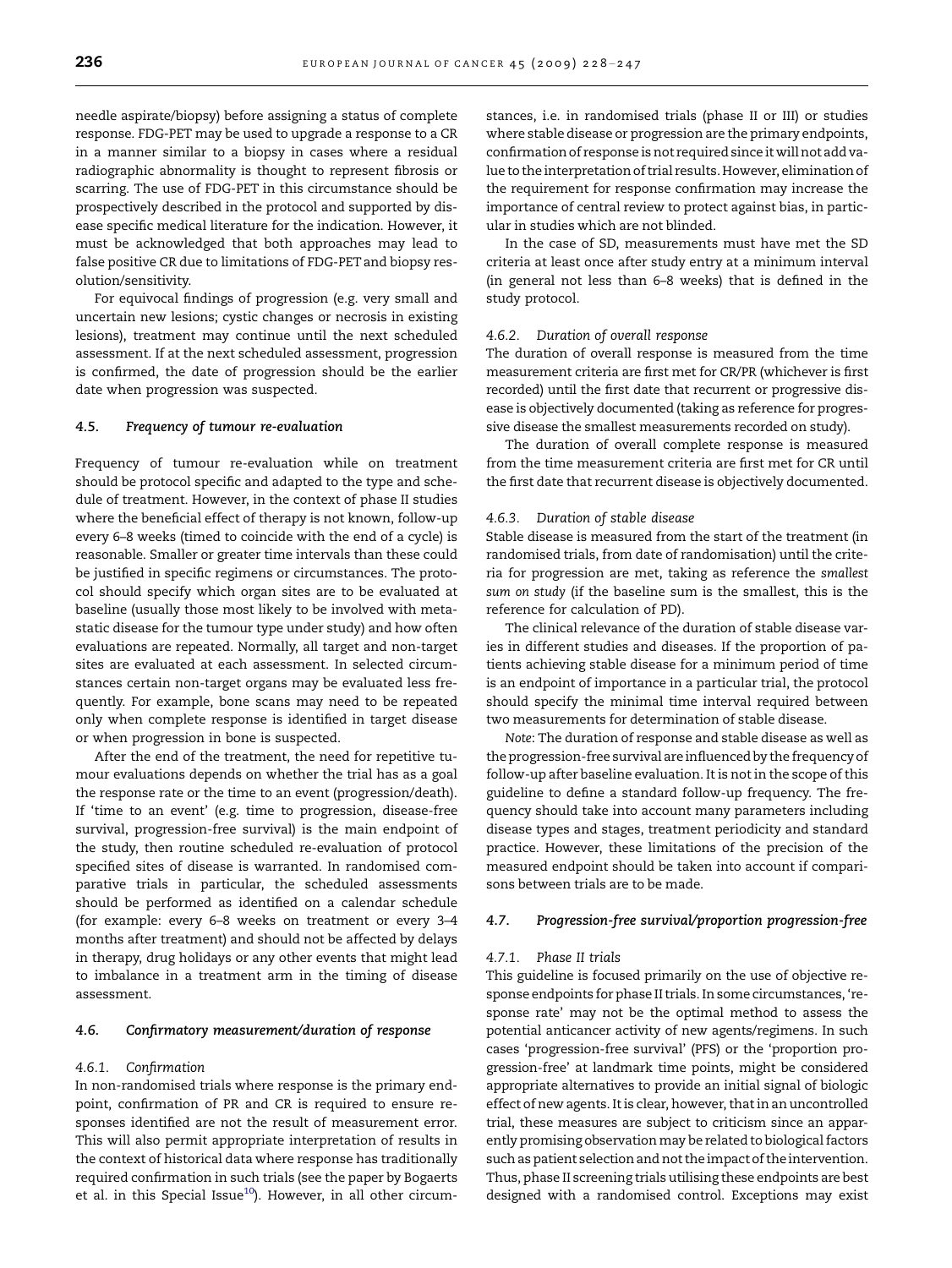where the behaviour patterns of certain cancers are so consistent (and usually consistently poor), that a non-randomised trial is justifiable (see for example van Glabbeke et al.<sup>[20](#page-19-0)</sup>). However, in these cases it will be essential to document with care the basis for estimating the expected PFS or proportion progression-free in the absence of a treatment effect.

## 4.7.2. Phase III trials

Phase III trials in advanced cancers are increasingly designed to evaluate progression-free survival or time to progression as the primary outcome of interest. Assessment of progression is relatively straightforward if the protocol requires all patients to have measurable disease. However, restricting entry to this subset of patients is subject to criticism: it may result in a trial where the results are less likely to be generalisable if, in the disease under study, a substantial proportion of patients would be excluded. Moreover, the restriction to entry will slow recruitment to the study. Increasingly, therefore, trials allow entry of both patients with measurable disease as well as those with non-measurable disease only. In this circumstance, care must be taken to explicitly describe the findings which would qualify for progressive disease for those patients without measurable lesions. Furthermore, in this setting, protocols must indicate if the maximum number of recorded target lesions for those patients with measurable disease may be relaxed from five to three (based on the data found in Bogaerts et al.<sup>10</sup> and Moskowitz et al.<sup>[11](#page-18-0)</sup>). As found in the 'special notes on assessment of progression', these guidelines offer recommendations for assessment of progression in this setting. Furthermore, if available, validated tumour marker measures of progression (as has been proposed for ovarian cancer) may be useful to integrate into the definition of progression. Centralised blinded review of imaging studies or of source imaging reports to verify 'unequivocal progression' may be needed if important drug development or drug approval decisions are to be based on the study outcome. Finally, as noted earlier, because the date of progression is subject to ascertainment bias, timing of investigations in study arms should be the same. The article by Dancey et al. in this special issue $^{21}$  $^{21}$  $^{21}$  provides a more detailed discussion of the assessment of progression in randomised trials.

#### 4.8. Independent review of response and progression

For trials where objective response  $(CR + PR)$  is the primary endpoint, and in particular where key drug development decisions are based on the observation of a minimum number of responders, it is recommended that all claimed responses be reviewed by an expert(s) independent of the study. If the study is a randomised trial, ideally reviewers should be blinded to treatment assignment. Simultaneous review of the patients' files and radiological images is the best approach.

Independent review of progression presents some more complex issues: for example, there are statistical problems with the use of central-review-based progression time in place of investigator-based progression time due to the potential introduction of informative censoring when the former precedes the latter. An overview of these factors and other lessons learned from independent review is provided in an article by Ford et al. in this special issue.<sup>22</sup>

#### 4.9. Reporting best response results

#### 4.9.1. Phase II trials

When response is the primary endpoint, and thus all patients must have measurable disease to enter the trial, all patients included in the study must be accounted for in the report of the results, even if there are major protocol treatment deviations or if they are not evaluable. Each patient will be assigned one of the following categories:

- 1. Complete response
- 2. Partial response
- 3. Stable disease
- 4. Progression
- 5. Inevaluable for response: specify reasons (for example: early death, malignant disease; early death, toxicity; tumour assessments not repeated/incomplete; other (specify)).

Normally, all eligible patients should be included in the denominator for the calculation of the response rate for phase II trials (in some protocols it will be appropriate to include all treated patients). It is generally preferred that 95% two-sided confidence limits are given for the calculated response rate. Trial conclusions should be based on the response rate for all eligible (or all treated) patients and should not be based on a selected 'evaluable' subset.

#### 4.9.2. Phase III trials

Response evaluation in phase III trials may be an indicator of the relative anti-tumour activity of the treatments evaluated and is almost always a secondary endpoint. Observed differences in response rate may not predict the clinically relevant therapeutic benefit for the population studied. If objective response is selected as a primary endpoint for a phase III study (only in circumstances where a direct relationship between objective tumour response and a clinically relevant therapeutic benefit can be unambiguously demonstrated for the population studied), the same criteria as those applying to phase II trials should be used and all patients entered should have at least one measurable lesion.

In those many cases where response is a secondary endpoint and not all trial patients have measurable disease, the method for reporting overall best response rates must be pre-specified in the protocol. In practice, response rate may be reported using either an 'intent to treat' analysis (all randomised patients in the denominator) or an analysis where only the subset of patients with measurable disease at baseline are included. The protocol should clearly specify how response results will be reported, including any subset analyses that are planned.

The original version of RECIST suggested that in phase III trials one could write protocols using a 'relaxed' interpretation of the RECIST guidelines (for example, reducing the number of lesions measured) but this should no longer be done since these revised guidelines have been amended in such a way that it is clear how these criteria should be applied for all trials in which anatomical assessment of tumour response or progression are endpoints.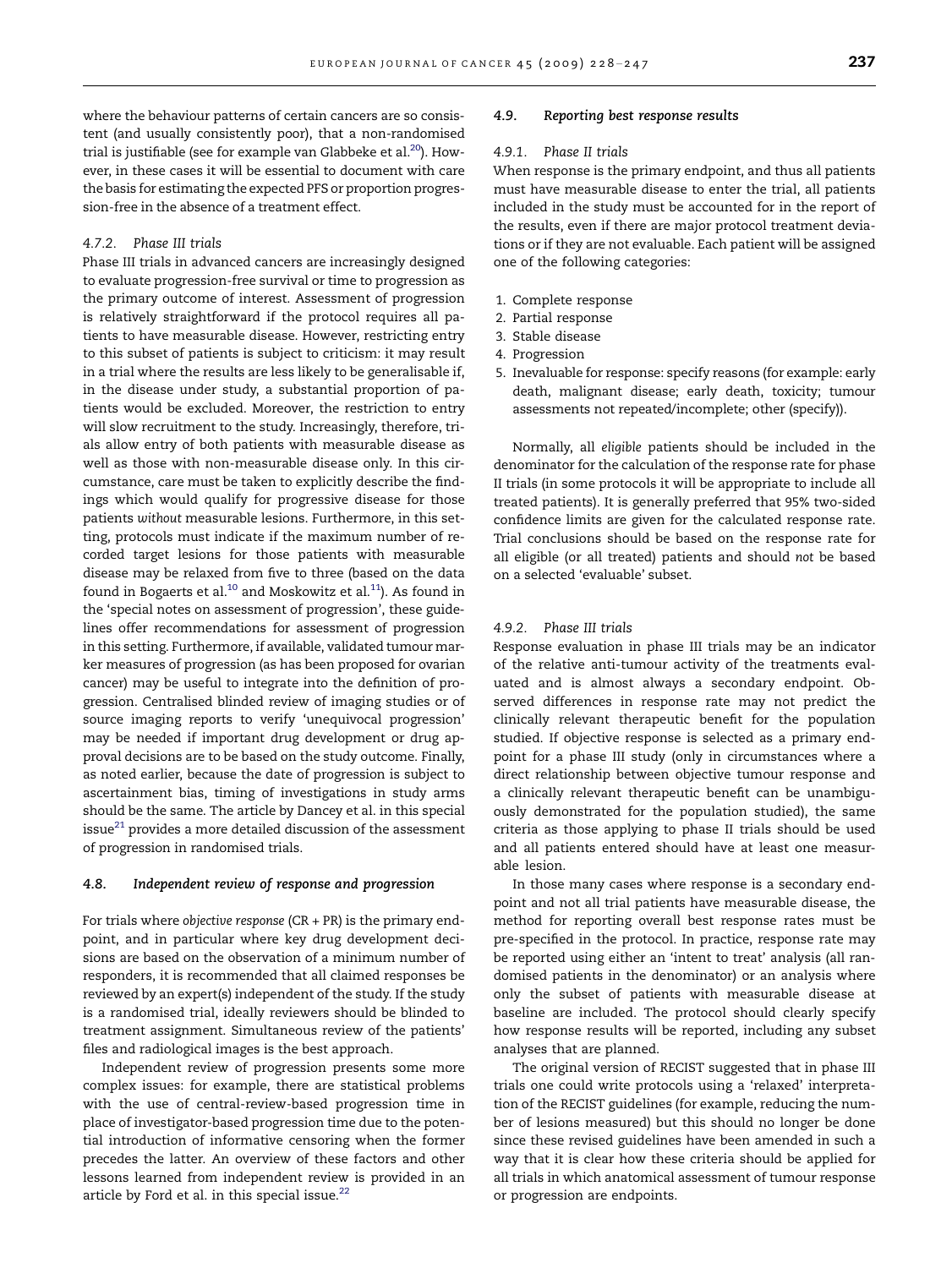## Appendix I. Summary of major changes RECIST 1.0 to RECIST 1.1

|                                                   | RECIST 1.0                                                   | RECIST 1.1                                                                                                                                                                                                                                | Rationale                                                                                                                                                                                                                                                                          | Reference in special issue<br>(if applicable) |
|---------------------------------------------------|--------------------------------------------------------------|-------------------------------------------------------------------------------------------------------------------------------------------------------------------------------------------------------------------------------------------|------------------------------------------------------------------------------------------------------------------------------------------------------------------------------------------------------------------------------------------------------------------------------------|-----------------------------------------------|
| Minimum size measurable<br>lesions                | CT: 10 mm spiral<br>20 mm non-spiral                         | CT 10 mm; delete reference to<br>spiral scan                                                                                                                                                                                              | Most scans used have 5 mm or less slice<br>thickness Clearer to give instruction based on<br>slice interval if it is greater than 5 mm                                                                                                                                             |                                               |
|                                                   | Clinical: 20 mm                                              | Clinical: 10 mm (must be<br>measurable with calipers)                                                                                                                                                                                     | Caliper measurement will make this reliable                                                                                                                                                                                                                                        |                                               |
|                                                   | Lymph node: not mentioned                                    | CT:<br>$\geqslant$ 15 mm short axis for target<br>$\geqslant$ 10-<15 mm for non-target<br><10 mm is non-pathological                                                                                                                      | Since nodes are normal structure need to define<br>pathological enlargement. Short axis is most<br>sensitive                                                                                                                                                                       | Schwartz et al. <sup>15</sup>                 |
| Special considerations on<br>lesion measurability |                                                              | Notes included on bone<br>lesions, cystic lesions                                                                                                                                                                                         | Clarify frequently asked questions                                                                                                                                                                                                                                                 |                                               |
| Overall tumour burden                             | 10 lesions (5 per organ)                                     | 5 lesions (2 per organ)                                                                                                                                                                                                                   | Data warehouse analysis shows no loss of<br>information if lesion number reduced from 10 to<br>5. A maximum of 2 lesions per organ yields<br>sufficient representation per disease site                                                                                            | Bogaerts et al. <sup>10</sup>                 |
| Response criteria target<br>disease               | CR lymph node not mentioned                                  | CR lymph nodes must be<br>$<$ 10 mm short axis                                                                                                                                                                                            | In keeping with normal size of nodes                                                                                                                                                                                                                                               | Schwartz et al. <sup>15</sup>                 |
|                                                   | PD 20% increase over smallest sum on<br>study or new lesions | PD 20% increase over smallest<br>sum on study (including<br>baseline if that is smallest) and<br>at least 5 mm increase or new<br>lesions                                                                                                 | Clarification that if baseline measurement is<br>smaller than any on study measurement, it is<br>reference against which PD is assessed<br>5 mm absolute increase to guard against over<br>calling PD when total sum is very small and 20%<br>increase is within measurement error |                                               |
| Response criteria non-target<br>disease           | 'unequivocal progression' considered as PD                   | More detailed description of<br>'unequivocal progression' to<br>indicate that it should not<br>normally trump target disease<br>status. It must be<br>representative of overall<br>disease status change, not a<br>single lesion increase | Confusion with RECIST 1.0 where some were<br>considering PD if 'increase' in any non-target<br>lesion, even when target disease is stable or<br>responding                                                                                                                         |                                               |
| New lesions                                       |                                                              | New section on New lesions                                                                                                                                                                                                                | To provide guidance on when a lesion is<br>considered new (and thus PD)                                                                                                                                                                                                            |                                               |
| Overall response                                  | Table integrated target and non-target<br>lesions            | Two tables: one integrating<br>target and non-target and the<br>other of non-target only                                                                                                                                                  | To account for the fact that RECIST criteria are<br>now being used in trials where PFS is the<br>endpoint and not all patients have measurable<br>(target) disease at baseline                                                                                                     | Dancey et al. <sup>21</sup>                   |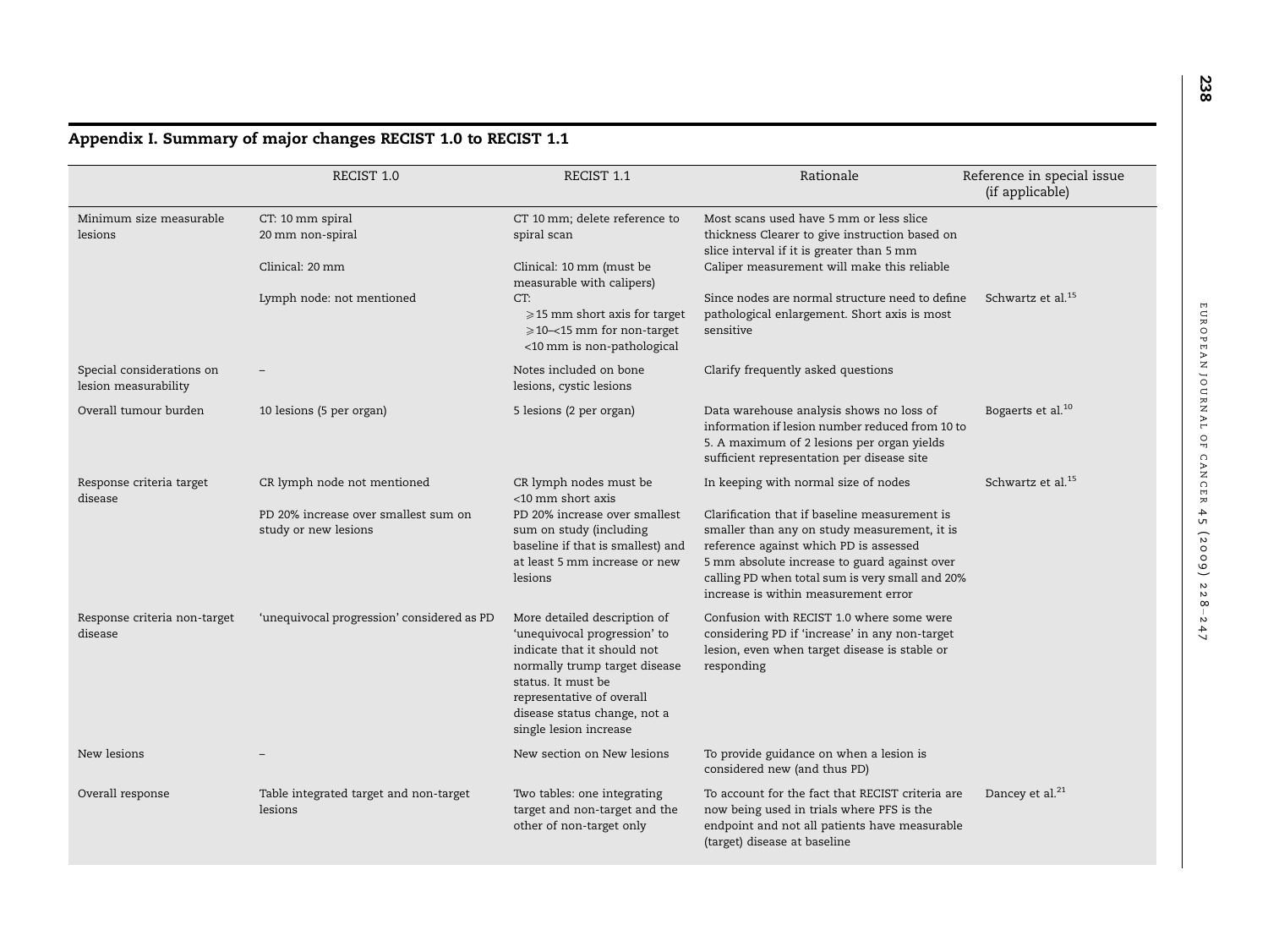|                                  |                                                                                        | Special notes:<br>How to assess and measure<br>lymph nodes<br>CR in face of residual tissue<br>Discussion of 'equivocal'<br>progression                        | Frequently asked questions on these topics                                                                                                                                                                                                                   |                               |
|----------------------------------|----------------------------------------------------------------------------------------|----------------------------------------------------------------------------------------------------------------------------------------------------------------|--------------------------------------------------------------------------------------------------------------------------------------------------------------------------------------------------------------------------------------------------------------|-------------------------------|
| Confirmatory measure             | For CR and PR: criteria<br>must be met again 4<br>weeks after initial<br>documentation | Retain this requirement ONLY<br>for<br>non-randomised trials with<br>primary endpoint of response                                                              | Data warehouse shows that response rates<br>rise when confirmation is eliminated, but<br>the only circumstance where this is<br>important is in trials where there is no<br>concurrent comparative control and where<br>this measure is the primary endpoint | Bogaerts et al. <sup>10</sup> |
| Progression-free survival        | General comments only                                                                  | More specific comments on<br>use of PFS (or proportion<br>progression-free) as<br>phase II endpoint<br>Greater detail on PFS<br>assessment in phase III trials | Increasing use of PFS in phase III trials<br>requires guidance on assessment of PD in<br>patients with non-measurable disease                                                                                                                                | Dancey et al. <sup>21</sup>   |
| Reporting of response<br>results | 9 categories suggested for<br>reporting phase II results                               | Divided into phase II and phase<br>III<br>9 categories collapsed into 5<br>In phase III, guidance given<br>about reporting response                            | Simplifies reporting and clarifies how to<br>report phase II and III data consistently                                                                                                                                                                       |                               |
| Response in phase III<br>trials  | More relaxed guidelines<br>possible if protocol specified                              | This section removed and<br>referenced in section<br>above: no need to have<br>different criteria for phase II<br>and III                                      | Simplification of response assessment by<br>reducing number of lesions and eliminating<br>need for confirmation in randomised<br>studies where response is not the primary<br>endpoint makes separate 'rules'<br>unnecessary                                 |                               |
| Imaging appendix                 | Appendix I                                                                             | Appendix II: updated with<br>detailed guidance on<br>use of MRI, PET/CT<br>Other practical guidance<br>included                                                | Evolving use of newer modalities addressed.<br>Enhanced guidance in response to frequent<br>questions and from radiology review<br>experience                                                                                                                |                               |
| New appendices                   |                                                                                        | Appendix I: comparison of<br>RECIST 1.0 and 1.1<br>Appendix III: frequently asked<br>questions                                                                 |                                                                                                                                                                                                                                                              |                               |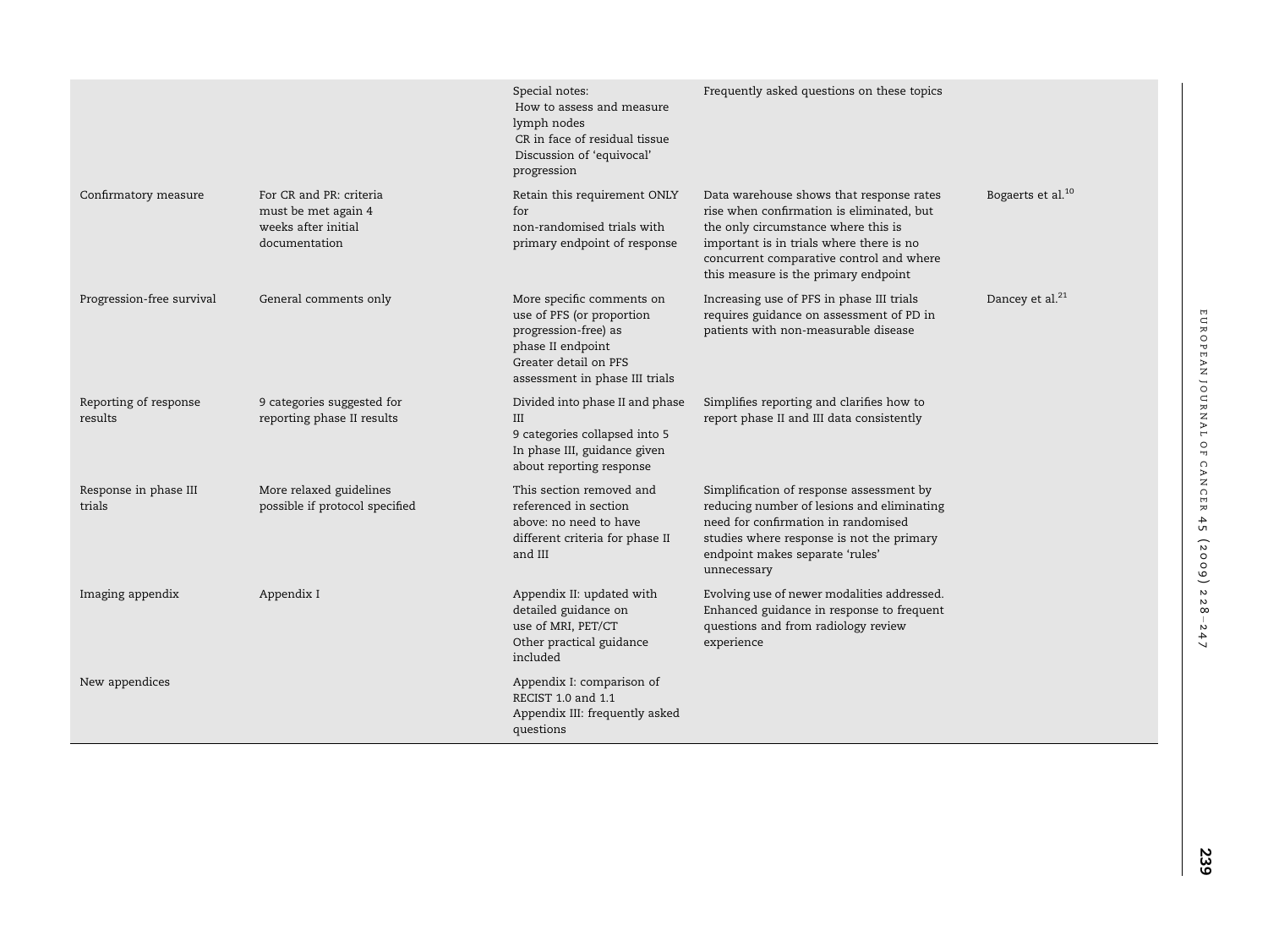## Conflict of interest statement

None declared.

#### Acknowledgements

The RECIST Working Group would like to thank the following organisations which made data bases available to us in order to perform the analyses which informed decisions about changes to this version of the criteria: Amgen; AstraZeneca; Breast Cancer International Research Group (BCIRG); Bristol-Myers Squibb; European Organisation for Research and Treatment of Cancer (EORTC) Breast Cancer Group and Gastrointestinal Group; Erasmus University Medical Center, Rotterdam, The Netherlands; Genentech; Pfizer; RadPharm; Roche; Sanofi Aventis.

We would also like to thank the following individuals from academic, government, and pharmaceutical organisations for providing helpful comments on an earlier draft of these revised guidelines: Ohad Amit, Phil Murphy, Teri Crofts and Janet Begun, GlaxoSmithKline, USA; Laurence H. Baker, Southwest Oncology Group, USA; Karla Ballman, Mayo Clinic, USA; Charles Baum, Darrel Cohen, and Mary Ashford Collier, Pfizer, USA; Gary J. Becker, American Board of Radiology, Tucson, USA; Jean-Yves Blay, University Claude Pertrand, Lyon France; Renzo Canetta, Bristol-Myers Squibb, USA; David Chang, Amgen Inc., USA; Sandra Chica, Perceptive Informations Inc. (PAR-EXEL), USA; Martin Edelman, University of Maryland Greenbaum Cancer Centre, USA; Gwendolyn Fyfe, Genentech, USA; Bruce Giantonio, Eastern Cooperative Oncology Group, USA; Gary Gordon, Abbott Pharmaceuticals, USA; Ronald Gottlieb, Roswell Park Cancer Institute, USA; Simon Kao, University of Iowa College of Medicine, USA; Wasaburo Koizumi, Kitasato University, Japan; Alessandro Riva, Novartis Pharmaceuticals, USA; Wayne Rackhoff, Ortho Biotech Oncology Research and Development, USA; Nagahiro Saijo, President Japanese Society of Medical Oncology, Japan; Mitchell Schnall American College of Radiology Imaging Network, USA; Yoshik Shimamura, PAR-EXEL International Inc., Japan; Rajeshwari Sridhara, Centre for Drug Evaluation and Research, Food and Drug Administration, USA; Andrew Stone, Alan Barge, AstraZeneca, United Kingdom; Orhan Suleiman, Centre for Drug Evaluation and Research, Food and Drug Administration, USA; Daniel C. Sullivan, Duke University Medical Centre, USA; Masakazu Toi, Kyoto University, Japan; Cindy Welsh, Centre for Drug Evaluation and Research, Food and Drug Administration, USA.

Finally, the RECIST Working Group would like to thank individuals who were not permanent members of the group (which are all acknowledged as co-authors) but who attended working group meetings from time to time and made contributions to the total process over the past 7 years: Richard Pazdur, Food and Drug Administration, USA; Francesco Pignatti, European Medicines Agency, London, UK.

## Appendix II. Specifications for standard anatomical radiological imaging

These protocols for image acquisition of computed tomography (CT) and magnetic resonance imaging (MRI) are recommendations intended for patients on clinical trials where RECIST assessment will be performed. Standardisation of imaging requirements and image acquisition parameters is ideal to allow for optimal comparability of subjects within a study and results between studies. These recommendations are designed to balance optimised image acquisition protocols with techniques that should be feasible to perform globally at imaging facilities in all types of radiology practices. These guidelines are not applicable to functional imaging techniques or volumetric assessment of tumour size.

Scanner quality control is highly recommended and should follow standard manufacturer and facility maintenance schedules using commercial phantoms. It is likely that for RE-CIST unidimensional measurements this will be adequate to produce reproducible measurements. Imaging quality control for CT includes an analysis of image noise and uniformity and CT number as well as spatial resolution. The frequency of quality control analysis is also variable and should focus on clinically relevant scanning parameters. Dose analysis is always important and the use of imaging should follow the ALARA principle, 'As Low As Reasonably Achievable', which refers to making every reasonable effort to maintain radiation exposures as far below the dose limits as possible.

#### Specific notes

Chest X-ray measurement of lesions surrounded by pulmonary parenchyma is feasible, but not preferable as the measurement represents a summation of densities. Furthermore, there is poor identification of new lesions within the chest on X-ray as compared with CT. Therefore, measurements of pulmonary parenchymal lesions as well as mediastinal disease are optimally performed with CT of the chest. MRI of the chest should only be performed in extenuating circumstances. Even if IV contrast cannot be administered (for example, in the situation of allergy to contrast), a non-contrast CT of the chest is still preferred over MRI or chest X-ray.

CT scans: CT scans of the chest, abdomen, and pelvis should be contiguous throughout all the anatomic region of interest. As a general rule, the minimum size of a measurable lesion at baseline should be no less than double the slice thickness and also have a minimum size of 10 mm (see below for minimum size when scanners have a slice thickness more than 5 mm). While the precise physics of lesion size and partial volume averaging is complex, lesions smaller than 10 mm may be difficult to accurately and reproducibly measure. While this rule is applicable to baseline scans, as lesions potentially decrease in size at follow-up CT studies, they should still be measured. Lesions which are reported as 'too small to measure' should be assigned a default measurement of 5 mm if they are still visible.

The most critical CT image acquisition parameters for optimal tumour evaluation using RECIST are anatomic coverage, contrast administration, slice thickness, and reconstruction interval.

a. Anatomic coverage: Optimal anatomic coverage for most solid tumours is the chest, abdomen and pelvis. Coverage should encompass all areas of known predilection for metastases in the disease under evaluation and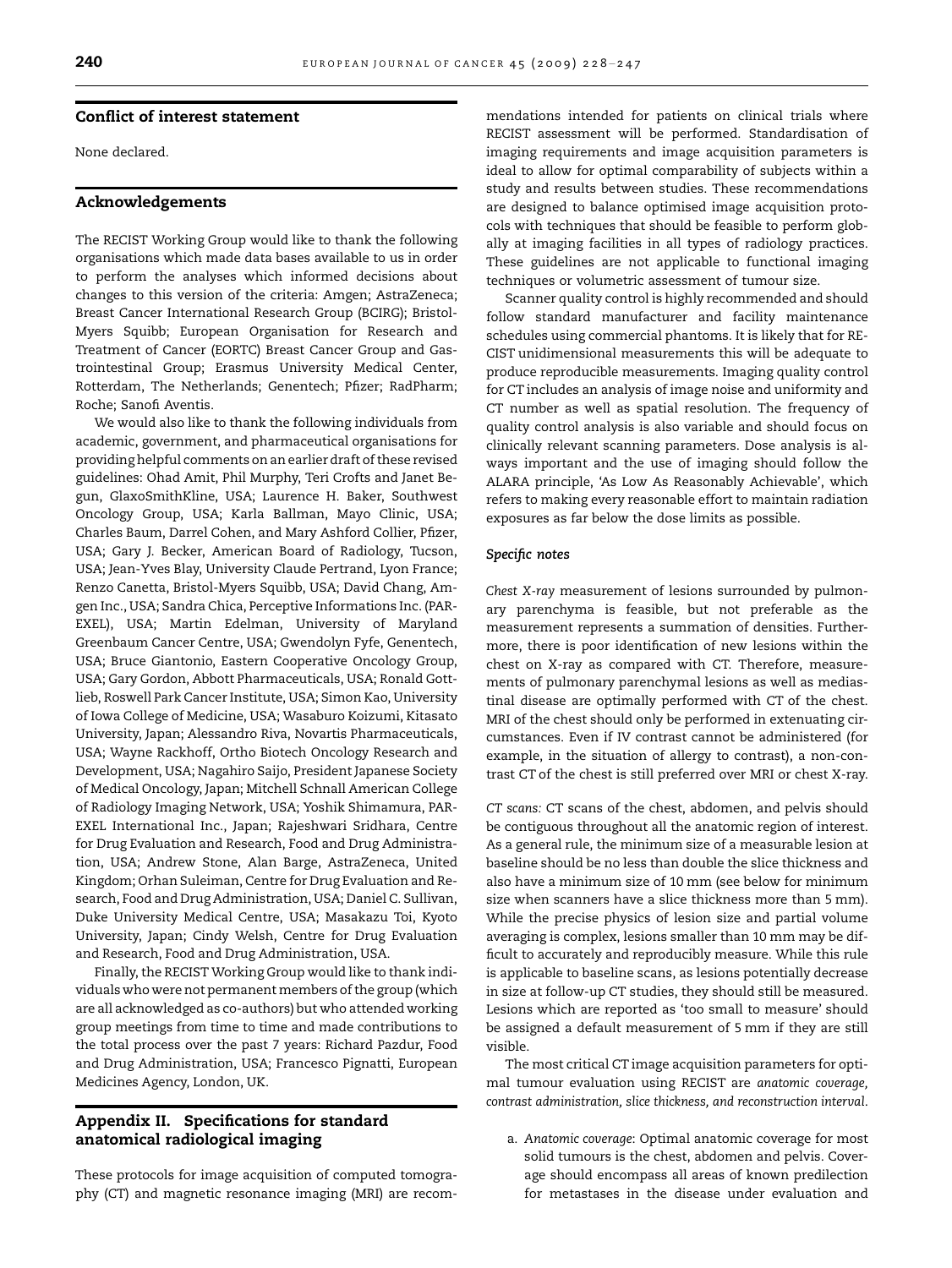should additionally investigate areas that may be involved based on signs and symptoms of individual patients. Because a lesion later identified in a body part not scanned at baseline would be considered as a new lesion representing disease progression, careful consideration should be given to the extent of imaging coverage at baseline and at subsequent follow-up time points. This will enable better consistency not only of tumour measurements but also identification of new disease.

b. IV contrast administration: Optimal visualisation and measurement of metastases in solid tumours requires consistent administration (dose and rate) of IV contrast as well as timing of scanning. Typically, most abdominal imaging is performed during the portal venous phase and (optimally) about the same time frame after injection on each examination (see Fig. 1 for impact of different phase of IV contrast on lesion measurement). Most solid tumours may be scanned with a single phase after administration of contrast. While triphasic CT scans are sometimes performed on other types of vascular tumours to improve lesion conspicuity, for consistency and uniformity, we would recommend triphasic CT for hepatocellular and neuroendocrine tumours for which this scanning protocol is generally standard of care, and the improved temporal resolution of the triphasic scan will enhance the radiologists' ability to consistently and reproducibly measure these lesions. The precise dose and rate of IV contrast is dependent upon the CT scanning equipment, CT acquisition protocol, the type of contrast used, the available venous access and the medical condition of the patient. Therefore, the method of administration of intravenous contrast agents is variable. Rather than try to institute rigid rules regarding methods for administering contrast agents and the volume injected, it is appropriate to suggest that an adequate volume of a suitable contrast agent should be given so that the metastases are demonstrated to best effect and a consistent method is used on subsequent examinations for any given patient (ideally, this would be specified in the protocol or for an institution). It is very important that the same technique be used at baseline and on follow-up examinations for a given patient. This will greatly enhance the reproducibility of the tumour measurements. If prior to enrolment it is known a patient is not able to undergo CT scans with IV contrast due to allergy or renal insufficiency, the decision as to whether a non-contrast CT or MRI (with or without IV contrast) should be used to evaluate the subject at baseline and follow-up should be guided by the tumour type under investigation and the anatomic location of the disease. For patients who develop contraindications to contrast after baseline contrast CT is done, the decision as to whether non-contrast CT or MRI (enhanced or non-enhanced) should be performed should also be based on the tumour type, anatomic location of the disease and should be optimised to allow for comparison to the prior studies if possible. Each case should be discussed with the radiologist to determine if substitution of these other approaches is possible and, if not, the patient should be considered not evaluable from that point forward. Care must be taken in measurement of target lesions on a different modality and interpretation of non-target disease or new lesions, since the same lesion may appear to have a different size using a new modality (see [Fig. 2](#page-14-0) for a comparison of CT and MRI of the same lesion). Oral contrast is recommended to help visualise and differentiate structures in the abdomen.

c. Slice thickness and reconstruction interval: RECIST measurements may be performed at most clinically obtained slice thicknesses. It is recommended that CT scans be performed at 5 mm contiguous slice thickness or less and indeed this guideline presumes a minimum 5 mm thickness in recommendations for measurable lesion definition. Indeed, variations in slice thickness can have an impact on lesion measurement and on detection of new lesions. However, consideration should also be given for minimising radiation exposure. With these parameters, a minimum 10 mm lesion is considered measurable at baseline. Occasionally, institutions may perform medically acceptable scans at slice thicknesses greater than 5 mm. If this occurs, the minimum size of measurable lesions at baseline should be twice the slice



Fig. 1 – Difference in measurement/visualisation with different phases of IV contrast administration. Hypervascular metastases imaged in the arterial phase (left) and the portal venous phase (right). Note that the number of lesions visible differs greatly between the two phases of contrast administration as does any potential lesion measurement. Consistent CT scan acquisition, including phase of contrast administration, is important for optimal and reproducible tumour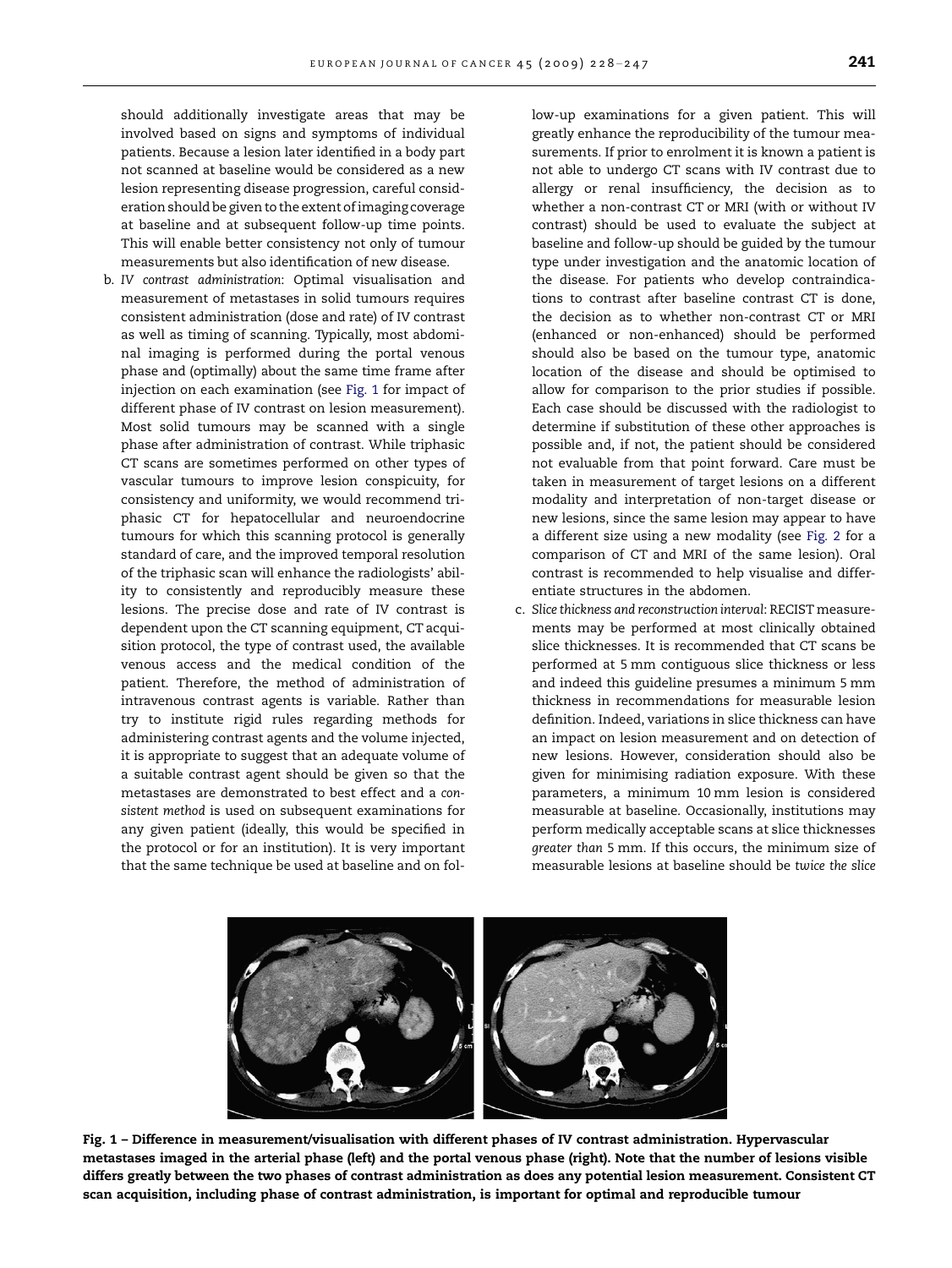<span id="page-14-0"></span>

Fig. 2 – CT versus MRI of same lesions showing apparent 'progression' due only to differing method of measurement.

thickness of the baseline scans. Most contemporary CT scanners are multidetector which have many imaging options for these acquisition parameters. $23$  The equipment vendor and scanning manual should be reviewed if there are any specific system questions.

d. Alternative contrast agents: There are a number of other, new contrast agents, some organ specific.<sup>[24](#page-19-0)</sup> They may be used as part of patient care for instance, in liver lesion assessment, or lymph node characterisation<sup>[25](#page-19-0)</sup>, but should not as yet be used in clinical trials.

FDG-PET has gained acceptance as a valuable tool for detecting, staging and restaging several malignancies. Criteria for incorporating (or substituting) FDG-PET into anatomical assessment of tumour response in phase II trials are not yet available, though much research is ongoing. Nevertheless, FDG-PET is being used in many drug development trials both as a tool to assess therapeutic efficacy and also in assessment of progression. If FDG-PET scans are included in a protocol, by consensus, an FDG uptake period of 60 min prior to imaging has been decided as the most appropriate for imaging of pa-tients with malignancy.<sup>[26](#page-19-0)</sup> Whole-body acquisition is important since this allows for sampling of all areas of interest and can assess if new lesions have appeared thus determining the possibility of interval progression of disease. Images from the base of the skull to the level of the mid-thigh should be obtained 60 min post injection. PET camera specifications are variable and manufacturer specific, so every attempt should be made to use the same scanner, or the same model scanner, for serial scans on the same patient. Whole-body acquisitions can be performed in either 2- or 3-dimensional mode with attenuation correction, but the method chosen should be consistent across all patients and serial scans in the clinical trial.

PET/CT scans: Combined modality scanning such as with PET–CT is increasingly used in clinical care, and is a modality/technology that is in rapid evolution; therefore, the recommendations in this paper may change rather quickly with time. At present, low dose or attenuation correction CT portions of a combined PET–CT are of limited use in anatomically based efficacy assessments and it is therefore suggested that they should not be substituted for dedicated diagnostic contrast enhanced CT scans for anatomically based RECIST measurements. However, if a site can document that the CT

performed as part of a PET–CT is of identical diagnostic quality to a diagnostic CT (with IV and oral contrast) then the CT portion of the PET–CT can be used for RECIST measurements. Note, however, that the PET portion of the CT introduces additional data which may bias an investigator if it is not routinely or serially performed.

Ultrasound examinations should not be used in clinical trials to measure tumour regression or progression of lesions because the examination is necessarily subjective and operator dependent. The reasons for this are several: Entire examinations cannot be reproduced for independent review at a later date, and it must be assumed, whether or not it is the case, that the hard-copy films available represent a true and accurate reflection of events. Furthermore, if, for example, the only measurable lesion is in the para-aortic region of the abdomen and if gas in the bowel overlies the lesion, the lesion will not be detected because the ultrasound beam cannot penetrate the gas. Accordingly, the disease staging (or restaging for treatment evaluation) for this patient will not be accurate.

While evaluation of lesions by physical examination is also of limited reproducibility, it is permitted when lesions are superficial, at least 10 mm size, and can be assessed using calipers. In general, it is preferred if patients on clinical trials have at least one lesion that is measurable by CT. Other skin or palpable lesions may be measured on physical examination and be considered target lesions.

Use of MRI remains a complex issue. MRI has excellent contrast, spatial and temporal resolution; however, there are many image acquisition variables involved in MRI, which greatly impact image quality, lesion conspicuity and measurement. Furthermore, the availability of MRI is variable globally. As with CT, if an MRI is performed, the technical specifications of the scanning sequences used should be optimised for the evaluation of the type and site of disease. Furthermore, as with CT, the modality used at follow-up should be the same as was used at baseline and the lesions should be measured/assessed on the same pulse sequence. Generally, axial imaging of the abdomen and pelvis with T1 and T2 weighted imaging along with gadolinium enhanced imaging should be performed. The field of view, matrix, number of excitations, phase encode steps, use of fat suppression and fast sequences should be optimised for the spe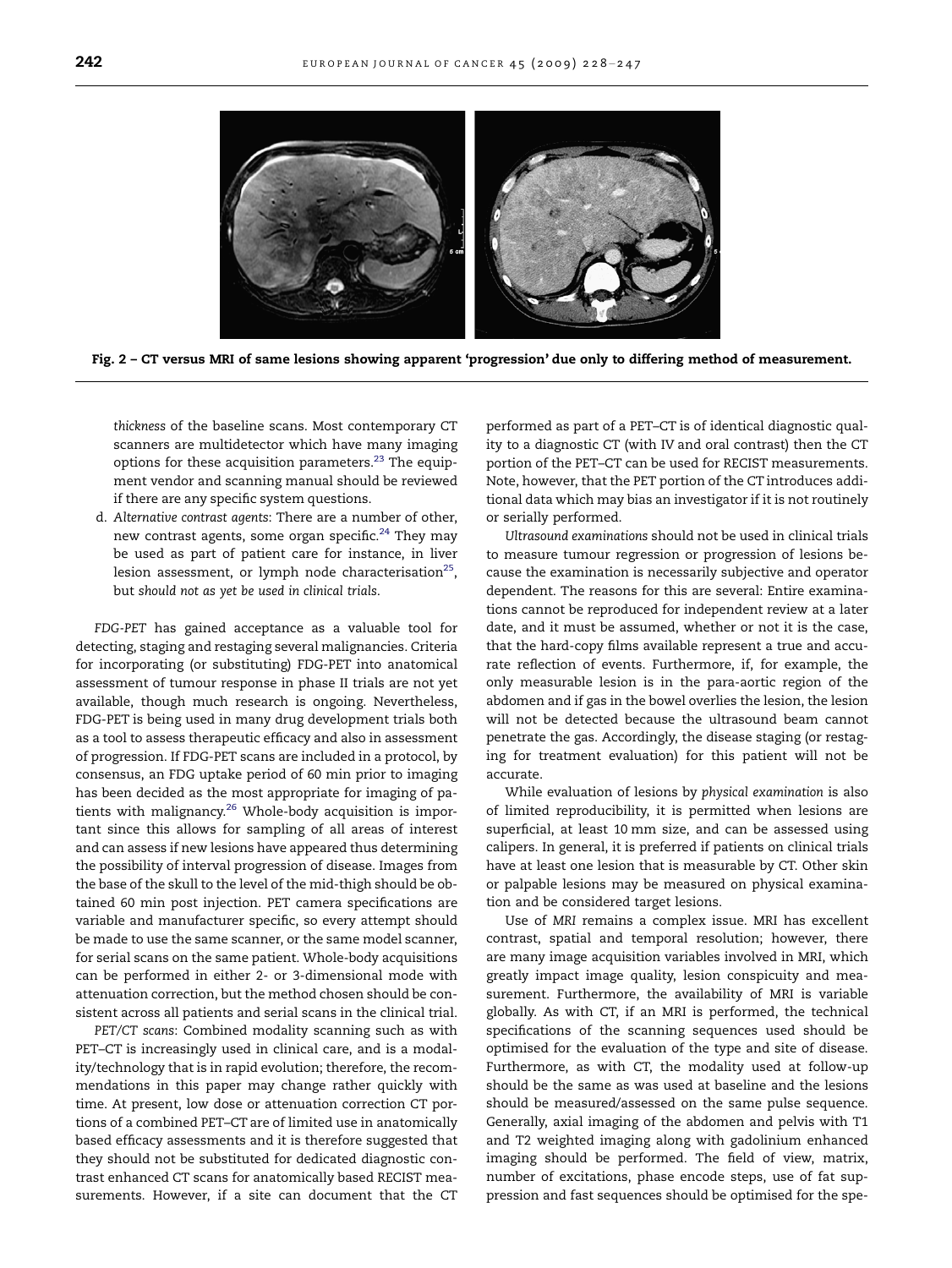cific body part being imaged as well as the scanner utilised. It is beyond the scope of this document or appendix to prescribe specific MRI pulse sequence parameters for all scanners, body parts and diseases. Ideally, the same type of scanner should be used and the image acquisition protocol should be followed as closely as possible to prior scans. Body scans should be performed with breath-hold scanning techniques if possible.

Selection of target lesions: In general, the largest lesions representative of involved organs (up to a maximum of two per organ and five total) are selected to follow as target lesions. However, in some cases, the largest lesions may not be easily measured and are not suitable for follow-up because of their configuration. In these cases, identification of the largest most reproducible lesions is advised. Fig. 3 provides an illustrative example where the largest lesion is not the most reproducible and another lesion is better to select and follow:

#### Measurement of lesions

The longest diameter of selected lesions should be measured in the plane in which the images were acquired. For body CT, this is the axial plane. In the event isotropic reconstructions are performed, measurements can be made on these reconstructed images; however, it should be cautioned that not all radiology sites are capable of producing isotropic reconstructions. This could lead to the undesirable situation of measurements in the axial plane at one assessment point and in a different plane at a subsequent assessment. There are some tumours, for instance paraspinal lesions, which are better measured in the coronal or sagittal plane. It would be acceptable to measure these lesions in these planes if the

reconstructions in those planes were isotropic or the images were acquired with MRI in those planes. Using the same plane of evaluation, the maximal diameter of each target lesion should always be measured at subsequent follow-up time points even if this results in measuring the lesion at a different slice level or in a different orientation or vector compared with the baseline study. Software tools that calculate the maximal diameter for a perimeter of a tumour may be employed and may even reduce variability.

The only exception to the longest diameter rule is lymph node measurement. Because malignant nodes are identified by the length of their short axis, this is the guide used to determine not only whether they are pathological but is also the dimension measured for adding into the sum of target lesions. [Fig. 4](#page-16-0) illustrates this point: the large arrow identifies a malignant node: the shorter perpendicular axis is  $\geq 15$  mm and will be recorded. Close by (small arrow) there is a normal node: note here the long axis is greater than 10 mm but the short axis is well below 10 mm. This node should be considered non-pathological.

If a lesion disappears and reappears at a subsequent time point it should continue to be measured. However, the patient's response at the point in time when the lesion reappears will depend upon the status of his/her other lesions. For example, if the patient's tumour had reached a CR status and the lesion reappeared, then the patient would be considered PD at the time of reappearance. In contrast, if the tumour status was a PR or SD and one lesion which had disappeared then reappears, its maximal diameter should be added to the sum of the remaining lesions for a calculated response: in other words, the reappearance of an apparently 'disappeared' single lesion amongst many which remain is not in itself en-



Fig. 3 – Largest lesion may not be most reproducible: most reproducible should be selected as target. In this example, the primary gastric lesion (circled at baseline and at follow-up in the top two images) may be able to be measured with thin section volumetric CT with the same degree of gastric distention at baseline and follow-up. However, this is potentially challenging to reproduce in a multicentre trial and if attempted should be done with careful imaging input and analysis. The most reproducible lesion is a lymph node (circled at baseline and at follow-up in the bottom two images).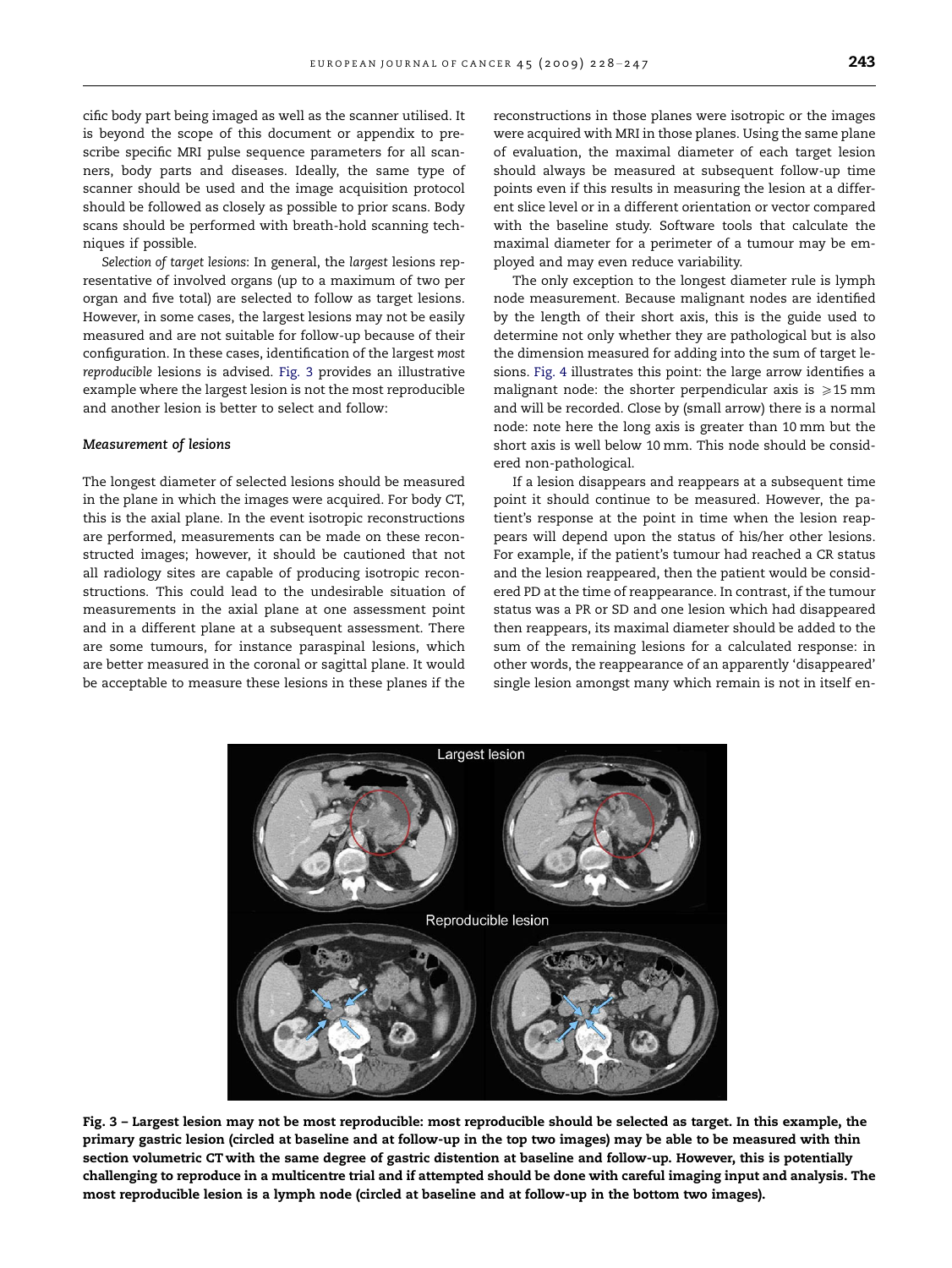<span id="page-16-0"></span>

Fig. 4 – Lymph node assessment: large arrow illustrates a pathological node with the short axis shown as a solid line which should be measured and followed. Small arrow illustrates a non-pathological node which has a short axis  $< 10$  mm.

ough to qualify for PD: that requires the sum of all lesions to meet the PD criteria. The rationale for such a categorisation is based upon the realisation that most lesions do not actually 'disappear' but are not visualised because they are beyond the resolving power of the imaging modality employed.

The identification of the precise boundary definition of a lesion may be difficult especially when the lesion is embedded in an organ with a similar contrast such as the liver, pancreas, kidney, adrenal or spleen. Additionally, peritumoural oedema may surround a lesion and may be difficult to distinguish on certain modalities between this oedema and actual tumour. In fact, pathologically, the presence of tumour cells within the oedema region is variable. Therefore, it is most critical that the measurements be obtained in a reproducible manner from baseline and all subsequent follow-up timepoints. This is also a strong reason to consistently utilise the same imaging modality.

When lesions 'fragment', the individual lesion diameters should be added together to calculate the target lesion sum. Similarly, as lesions coalesce, a plane between them may be maintained that would aid in obtaining maximal diameter measurements of each individual lesion. If the lesions have truly coalesced such that they are no longer separable, the vector of the longest diameter in this instance should be the maximal longest diameter for the 'merged lesion'.

## Progression of non-target lesions

To achieve 'unequivocal progression' there must be an overall level of substantial worsening in non-target disease that is of a magnitude that, even in the presence of SD or PR in target disease, the treating physician would feel it important to change therapy. Examples of unequivocal progression are shown in Figs. 5 and 6.



Fig. 5 – Example of unequivocal progression in non-target lesions in liver.



Fig. 6 – Example of unequivocal progression in non-target lesion (nodes).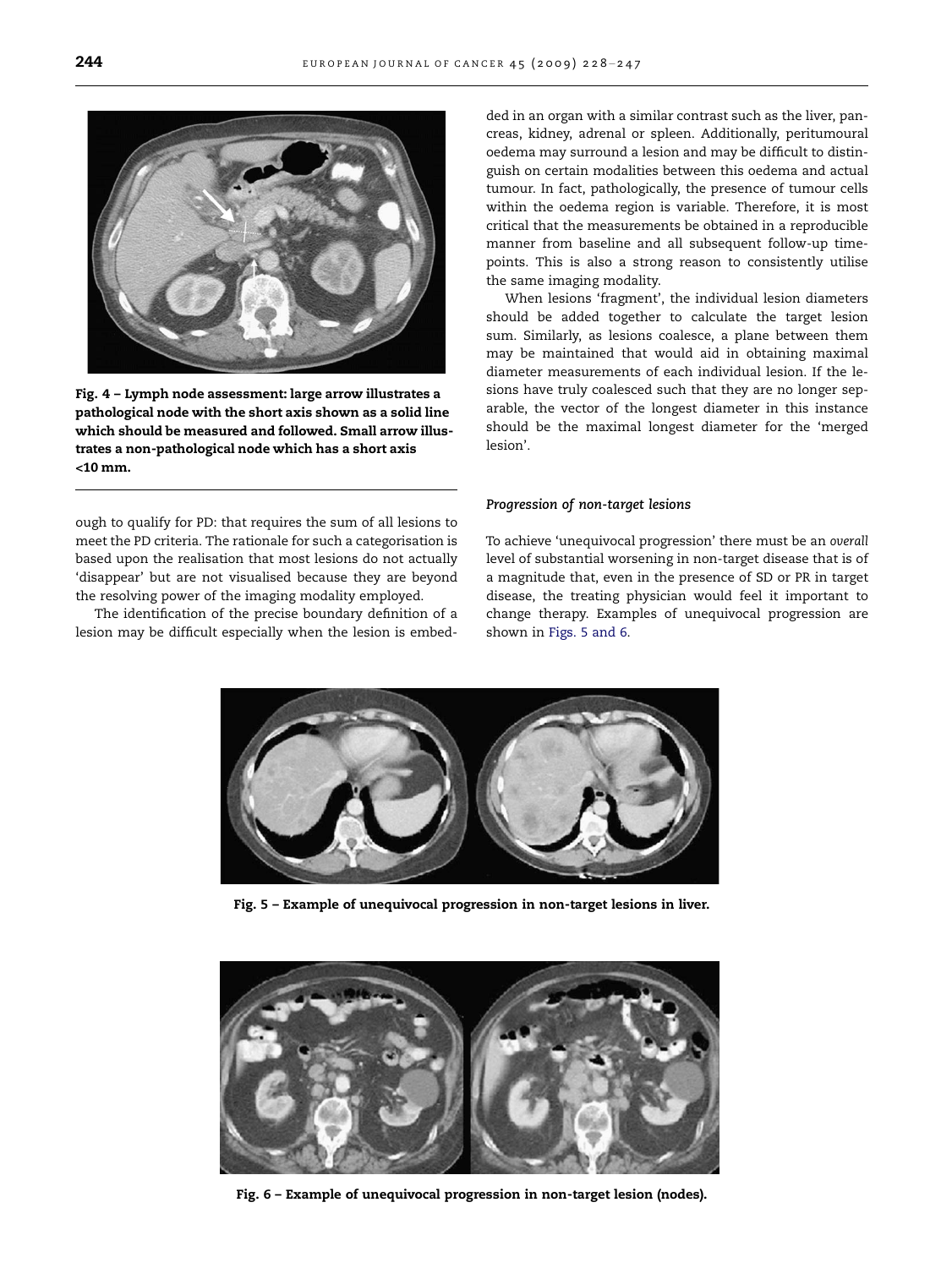## Appendix III. Frequently asked questions

| Question                                                                                                                                                                                                                                                    | Answer                                                                                                                                                                                                                                                                                                                                                                                                                                                                                                                                                                                                                                                                                                                                                                                                                                                                                                                                                                                                                             |
|-------------------------------------------------------------------------------------------------------------------------------------------------------------------------------------------------------------------------------------------------------------|------------------------------------------------------------------------------------------------------------------------------------------------------------------------------------------------------------------------------------------------------------------------------------------------------------------------------------------------------------------------------------------------------------------------------------------------------------------------------------------------------------------------------------------------------------------------------------------------------------------------------------------------------------------------------------------------------------------------------------------------------------------------------------------------------------------------------------------------------------------------------------------------------------------------------------------------------------------------------------------------------------------------------------|
| What should be done if several unique lesions at<br>baseline become confluent at a follow-up<br>evaluation?                                                                                                                                                 | Measure the longest diameter of the confluent mass and record to add into the sum of<br>the longest diameters                                                                                                                                                                                                                                                                                                                                                                                                                                                                                                                                                                                                                                                                                                                                                                                                                                                                                                                      |
| How large does a new lesion have to be to count<br>as progression? Does any small subcentimetre<br>lesion qualify, or should the lesion be at least<br>measurable?                                                                                          | New lesions do not need to meet 'measurability criteria' to be considered valid. If it is<br>clear on previous images (with the same technique) that a lesion was absent then its<br>definitive appearance implies progression. If there is any doubt (because of the<br>techniques or conditions) then it is suggested that treatment continue until next<br>scheduled assessment when, generally, all should be clear. Either it gets bigger and the<br>date of progression is the date of the first suspicion, or it disappears and one may then<br>consider it an artefact with the support of the radiologists                                                                                                                                                                                                                                                                                                                                                                                                                |
| How should one lesion be measured if on<br>subsequent exams it is split into two?                                                                                                                                                                           | Measure the longest diameter of each lesion and add this into the sum                                                                                                                                                                                                                                                                                                                                                                                                                                                                                                                                                                                                                                                                                                                                                                                                                                                                                                                                                              |
| Does the definition of progression depend on<br>the status of all target lesions or only one?                                                                                                                                                               | As per the RECIST 1.1 guideline, progression requires a 20% increase in the sum of<br>diameters of all target lesions AND a minimum absolute increase of 5 mm in the sum                                                                                                                                                                                                                                                                                                                                                                                                                                                                                                                                                                                                                                                                                                                                                                                                                                                           |
| Are RECIST criteria accepted by regulatory<br>agencies?                                                                                                                                                                                                     | Many cooperative groups and members of pharma were involved in preparing RECIST<br>1.0 and have adopted them. The FDA was consulted in their development and supports<br>their use, though they don't require it. The European and Canadian regulatory<br>authorities also participated and the RECIST criteria are now integrated in the European<br>note for guidance for the development of anticancer agents. Many pharmaceutical<br>companies are also using them. RECIST 1.1 was similarly widely distributed before<br>publication                                                                                                                                                                                                                                                                                                                                                                                                                                                                                          |
| What is the criterion for a measurable lesion if<br>the CT slice thickness is $>5$ mm?                                                                                                                                                                      | RECIST 1.1 recommends that CT scans have a maximum slice thickness of 5 mm and the<br>minimum size for a measurable lesion is twice that: 10 mm (even if slice thickness is<br><5 mm). If scanners with slice thickness >5 mm are used, the minimum lesion size must<br>have a longest diameter twice the actual slice thickness                                                                                                                                                                                                                                                                                                                                                                                                                                                                                                                                                                                                                                                                                                   |
| What should we record when target lesions<br>become so small they are below the 10 mm<br>'measurable' size?                                                                                                                                                 | Target lesion measurability is defined at baseline. Thereafter, actual measurements,<br>even if <10 mm, should be recorded. If lesions become very small, some radiologists<br>indicate they are 'too small to measure'. This guideline advises that when this occurs, if<br>the lesion is actually still present, a default measurement of 5 mm should be applied. If<br>in fact the radiologist believes the lesion has gone, a default measurement of 0 mm<br>should be recorded                                                                                                                                                                                                                                                                                                                                                                                                                                                                                                                                                |
| If a patient has several lesions which have<br>decreased in size to meet PR criteria and one<br>has actually disappeared, does that patient have<br>PD if the 'disappeared' lesion reappears?                                                               | Unless the sum meets the PD criteria, the reappearance of a lesion in the setting of PR (or<br>SD) is not PD. The lesion should simply be added into the sum.<br>If the patients had had a CR, clearly reappearance of an absent lesion would qualify for<br><b>PD</b>                                                                                                                                                                                                                                                                                                                                                                                                                                                                                                                                                                                                                                                                                                                                                             |
| When measuring the longest diameter of target<br>lesions in response to treatment, is the same<br>axis that was used initially used subsequently,<br>even if there is a shape change to the lesion that<br>may have produced a new longest diameter?        | The longest diameter of the lesion should always be measured even if the actual axis is<br>different from the one used to measure the lesion initially (or at different time point<br>during follow-up)<br>The only exception to this is lymph nodes: as per RECIST 1.1 the short axis should<br>always be followed and as in the case of target lesions, the vector of the short axis may<br>change on follow-up                                                                                                                                                                                                                                                                                                                                                                                                                                                                                                                                                                                                                  |
| Target lesions have been selected at baseline<br>and followed but then one of these target<br>lesions then becomes non-evaluable (i.e.<br>different technique used)<br>What is the effect this has on the other target<br>lesions and the overall response? | What may be done in such cases is one of the following:<br>(a) If the patient is still being treated, call the centre to be sure that future evaluations are<br>done with the baseline technique so at least SOME courses are fully evaluable<br>(b) If that is not possible, check if there IS a baseline exam by the same technique which<br>was used to follow patientsin which case if you retrieve the baseline measures from<br>that technique you retrieve the lesion evaluability<br>(c) If neither (a) nor (b) is possible then it is a judgement call about whether you delete<br>the lesion from all forms or consider the impact of the lesion overall is so important that<br>its being non-evaluable makes the overall response interpretation inevaluable without<br>it. Such a decision should be discussed in a review panel<br>It is NOT recommended that the lesion be included in baseline sums and then excluded<br>from follow-up sums since this biases in favour of a response<br>(continued on next page) |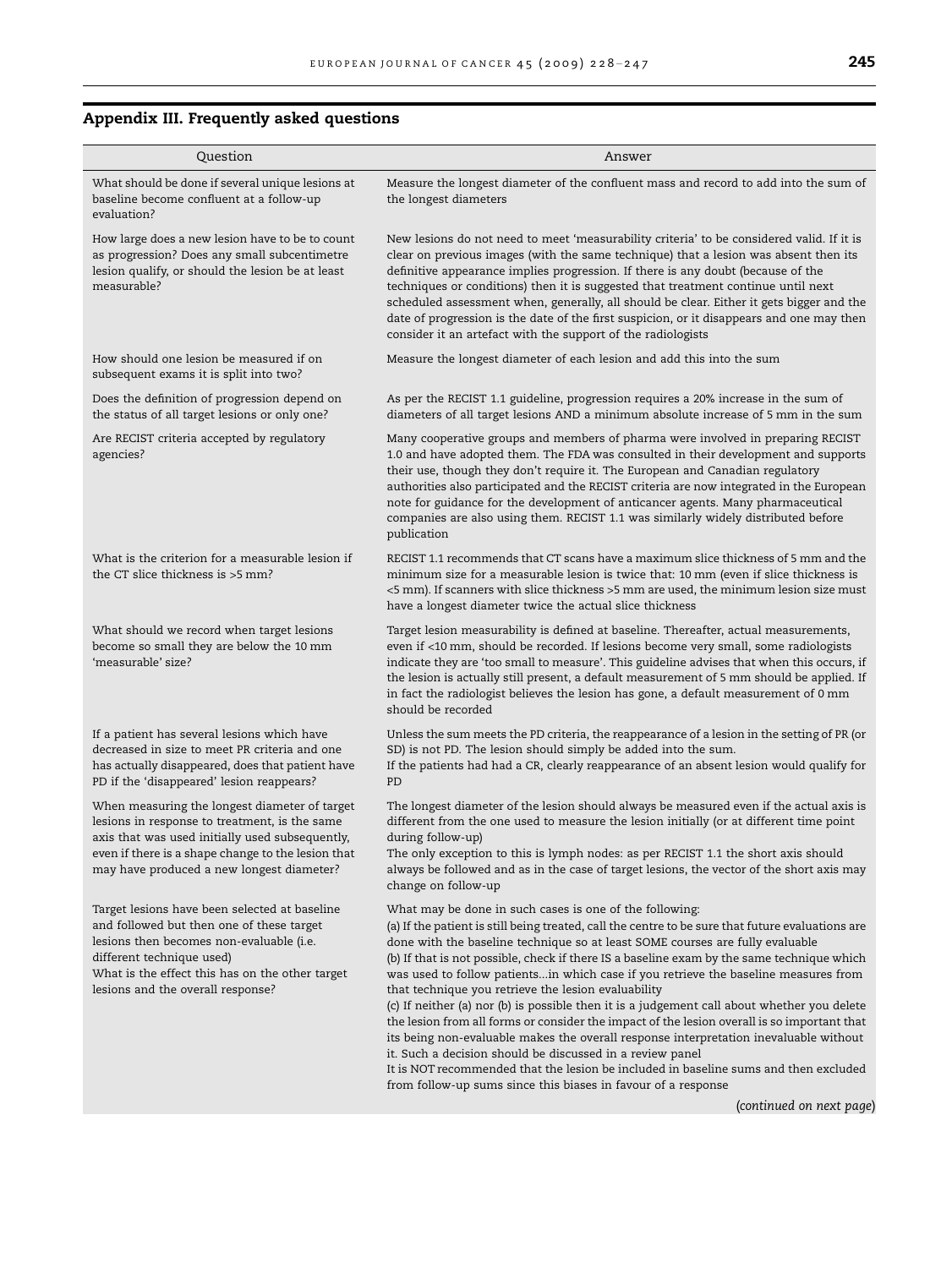#### <span id="page-18-0"></span>Appendix III – continued

| Question                                                                                                                                                                                                  | Answer                                                                                                                                                                                                                                                                                                                                                                                                                                                                                                                                                             |
|-----------------------------------------------------------------------------------------------------------------------------------------------------------------------------------------------------------|--------------------------------------------------------------------------------------------------------------------------------------------------------------------------------------------------------------------------------------------------------------------------------------------------------------------------------------------------------------------------------------------------------------------------------------------------------------------------------------------------------------------------------------------------------------------|
| What if a single non-target lesion cannot be reviewed, for<br>whatever reason; does this negate the overall assessment?                                                                                   | Sometimes the major contribution of a single non-target lesion may be in<br>the setting of CR having otherwise been achieved: failure to examine one<br>non-target in that setting will leave you unable to claim CR. It is also<br>possible that the non-target lesion has undergone such substantial<br>progression that it would override the target disease and render patient<br>PD. However, this is very unlikely, especially if the rest of the measurable<br>disease is stable or responding                                                              |
| A patient has a 32% decrease in sum cycle 2, a 28% decrease cycle<br>4 and a 33% decrease cycle 6. Does confirmation of PR have to<br>take place in sequential scans or is a case like this confirmed PR? | It is not infrequent that tumour shrinkage hovers around the 30% mark.<br>In this case, most would consider PR to have been confirmed looking at<br>this overall case. Had there been two or three non-PR observations<br>between the two time point PR responses, the most conservative<br>approach would be to consider this case SD                                                                                                                                                                                                                             |
| In the setting of a breast cancer neoadjuvant study, would<br>mammography not be used to assess lesions? Is CT preferred in<br>this setting?                                                              | Neither CT nor mammography are optimal in this setting. MRI is the<br>preferred modality to follow breast lesions in a neoadjuvant setting                                                                                                                                                                                                                                                                                                                                                                                                                         |
| A patient has a lesion measurable by clinical exam and by CT<br>scan. Which should be followed?                                                                                                           | CT scan. Always follow by imaging if that option exists since it can be<br>reviewed and verified                                                                                                                                                                                                                                                                                                                                                                                                                                                                   |
| A lesion which was solid at baseline has become necrotic in the<br>centre. How should this be measured?                                                                                                   | The longest diameter of the entire lesion should be followed. Eventually,<br>necrotic lesions which are responding to treatment decrease in size. In<br>reporting the results of trials, you may wish to report on this<br>phenomenon if it is seen frequently since some agents (e.g. angiogenesis<br>inhibitors) may produce this effect                                                                                                                                                                                                                         |
| If I am going to use MRI to follow disease, what is minimum size<br>for measurability?                                                                                                                    | MRI may be substituted for contrast enhanced CT for some sites, but not<br>lung. The minimum size for measurability is the same as for CT (10 mm)<br>as long as the scans are performed with slice thickness of 5 mm and no<br>gap. In the event the MRI is performed with thicker slices, the size of a<br>measurable lesion at baseline should be two times the slice thickness. In<br>the event there are inter-slice gaps, this also needs to be considered in<br>determining the size of measurable lesions at baseline                                       |
| Can PET-CT be used with RECIST?                                                                                                                                                                           | At present, the low dose or attenuation correction CT portion of a<br>combined PET-CT is not always of optimal diagnostic CT quality for use<br>with RECIST measurements. However, if your site has documented that<br>the CT performed as part of a PET-CT is of the same diagnostic quality as<br>a diagnostic CT (with IV and oral contrast) then the PET-CT can be used<br>for RECIST measurements. Note, however, that the PET portion of the CT<br>introduces additional data which may bias an investigator if it is not<br>routinely or serially performed |

#### REFERENCES

- 1. Paesmans M, Sculier JP, Libert P, et al. Response to chemotherapy has predictive value for further survival of patients with advanced non-small cell lung cancer: 10 years experience of the European Lung Cancer Working Party. Eur J Cancer 1997;33:2326–32.
- 2. Buyse M, Thirion P, Carlson RW, et al. Relation between tumor response to first-line chemotherapy and survival in advanced colorectal cancer: a meta-analysis. Meta-analysis group in Cancer. Lancet 2000;356:373–8.
- 3. Goffin J, Baral S, Tu D, et al. Objective responses in patients with malignant melanoma or renal cell cancer in early clinical studies do not predict regulatory approval. Clin Cancer Res 2005;15:5928–34.
- 4. El-Maraghi RH, Eisenhauer EA. Review of phase II trial designs used in studies of molecular targeted agents: outcomes and predictors of success in phase III. J Clin Oncol 2008;10:1346–54.
- 5. Miller AB, Hoogstraten B, Staquet M, Winkler A. Reporting results of cancer treatment. Cancer 1981;47:207–14.
- 6. Tonkin K, Tritchler D, Tannock I. Criteria of tumor response used in clinical trials of chemotherapy. J Clin Oncol 1985;3:870–5.
- 7. Baar J, Tannock I. Analyzing the same data in two ways: a demonstration model to illustrate the reporting and misreporting of clinical trials. J Clin Oncol 1989;7:969–78.
- 8. Therasse P, Arbuck SG, Eisenhauer EA, et al. New guidelines to evaluate the response to treatment in solid tumors (RECIST Guidelines). J Natl Cancer Inst 2000;92:205–16.
- 9. Therasse P, Eisenhauer EA, Verweij J. RECIST revisited: a review of validation studies on tumour assessment. Eur J Cancer 2006;42:1031–9.
- 10. Bogaerts J, Ford R, Sargent D, et al. Individual patient data analysis to assess modifications to the RECIST criteria. Eur J Cancer 2009;45:248–60.
- 11. Moskowitz CS, Jia X, Schwartz LH, Gönen M. A simulation study to evaluate the impact of the number of lesions measured on response assessment. Eur J Cancer 2009;45:300–10.
- 12. Sargent D, Rubinstein L, Schwartz L, et al. Validation of novel imaging methodologies for use as cancer clinical trials end-points. Eur J Cancer 2009;45:290–9.